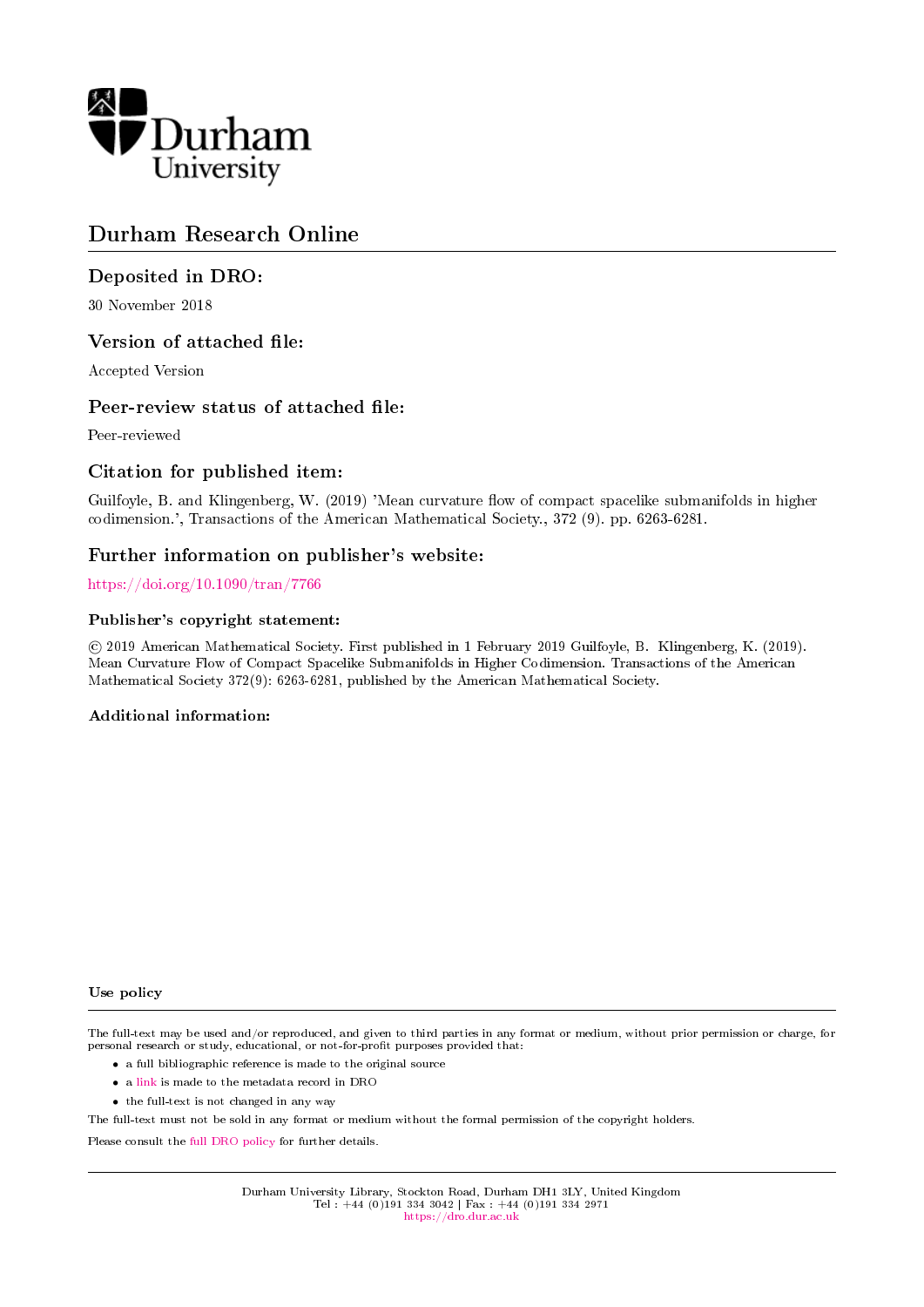## MEAN CURVATURE FLOW OF COMPACT SPACELIKE SUBMANIFOLDS IN HIGHER CODIMENSION

#### BRENDAN GUILFOYLE AND WILHELM KLINGENBERG

Abstract. We prove long-time existence for mean curvature flow of a smooth n-dimensional spacelike submanifold of an  $n + m$  dimensional manifold whose metric satisfies the timelike curvature condition. In case the ambient space is the indefinite warped product of compact Riemannian manifolds, we verify that the timelike curvature condition and thereby long time existence for the evolution by mean curvature.

November 29, 2018

#### **CONTENTS**

| 1. Flows in indefinite manifolds   | $\mathcal{D}_{\mathcal{L}}$ |
|------------------------------------|-----------------------------|
| 2. Immersed spacelike submanifolds | 4                           |
| 3. Multi-angles                    | 6                           |
| 4. The height functions            | 9                           |
| 5. The initial value problem       |                             |
| 6. Proof of Theorem 1              | 15                          |
| References                         | 16.                         |

In this paper we establish the following result on long-time existence for the evolution by mean curvature flow of compact spacelike submanifolds of indefinite manifolds:

<span id="page-1-0"></span>**Theorem 1.** Let  $\Sigma_0$  be a smooth compact n-dimensional spacelike submanifold of an  $n + m$  dimensional manifold M with indefinite metric  $\mathbb{G}$  satisfying the timelike curvature condition [\(2.1\)](#page-4-1).

Then there exists a unique family  $f_s : \Sigma \to \mathbb{M}$  for  $0 \le s < s_0$  of smooth compact n-dimensional spacelike submanifolds satisfying the initial value problem

$$
\frac{df}{ds} = H,
$$

with initial condition

$$
f_0(\Sigma) = \Sigma_0,
$$

where H is the mean curvature vector associated to the immersion  $f_s$  in  $(M, \mathbb{G})$ , and  $\Sigma_0$  is a given initial compact n-dimensional spacelike immersed submanifold.

Moreover, if  $f_s(\Sigma)$  remains in a smooth compact region of M for  $0 \leq s < s_0$ , then  $f_s$  may be extended beyond  $s_0$ .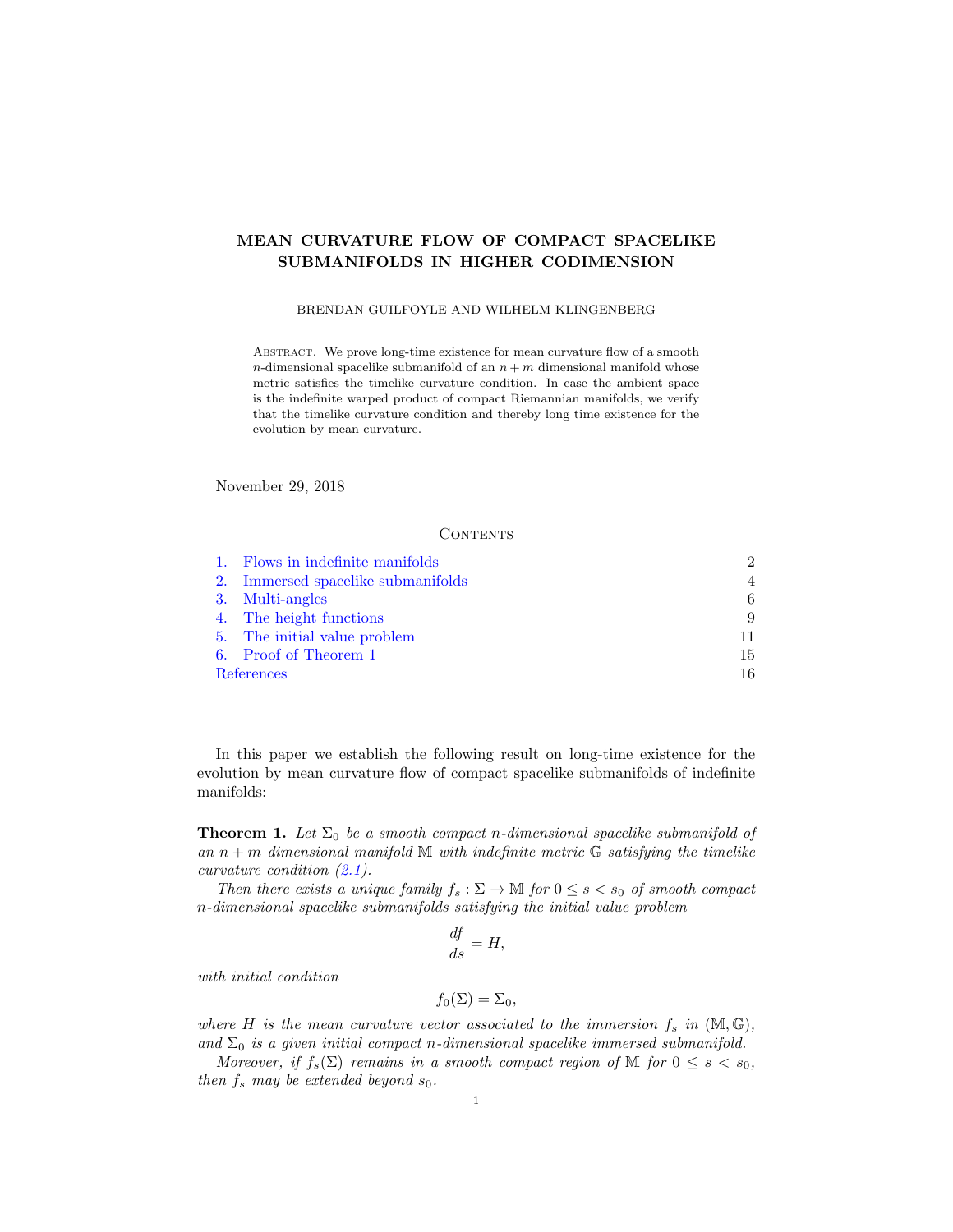The critical ingredient of the proof is a gradient estimate - Proposition [7](#page-12-0) in this paper - and originally proven in the stationary case by Robert Bartnik in his thesis, see  $[4]$ .

Mean curvature flow of spacelike hypersurfaces in indefinite spaces has been studied previously, for example [\[6\]](#page-17-0) [\[7\]](#page-17-1) [\[20\]](#page-17-2), as has higher codimension mean curvature flow in definite spaces  $[2]$   $[5]$   $[14]$   $[18]$   $[21]$ .

Here, our method is to extend the work in [\[7\]](#page-17-1) to higher codimension. We are generally interested in open manifolds, as there are well-known topological obstructions to the existence of indefinite metrics on compact manifolds, for example see [\[15\]](#page-17-7). It is worth noting that longtime existence in the case of codimension 1 has more recently been established without the timelike convergence condition [\[9\]](#page-17-8).

Mean curvature flow has found many applications, for example, probing the existence of special Lagrangian submanifolds in Calabi-Yau manifolds [\[19\]](#page-17-9) and of holomorphic curves in Einstein 4-manifolds [\[5\]](#page-17-3). These applications arise since such submanifolds minimize area in their homology classes and therefore deforming by mean curvature flow is a natural method for finding minimizers [\[17\]](#page-17-10).

The flow has also been used to find "nice" maps between two Riemannian  $n$ manifolds, by flowing graphs in the product  $n + n$ -manifold. This has been considered both for definite and indefinite products, for example see [\[13\]](#page-17-11) [\[14\]](#page-17-4).

Flowing submanifolds of indefinite (rather than Riemannian) spaces can be better behaved for flowing by mean curvature. This has been seen to be the case in the case of spacelike hypersurfaces [\[7\]](#page-17-1), and now, by virtue of Theorem [1,](#page-1-0) in higher co-dimension.

The motivating context of the current work is that of invariant metrics on spaces of oriented geodesics, which are often of indefinite signature [\[1\]](#page-16-3) [\[8\]](#page-17-12) [\[11\]](#page-17-13). Interestingly, special Lagrangian submanifolds in indefinite geodesic spaces have been considered from a stationary point of view recently [\[3\]](#page-16-4).

The result is stated as generally as possible, the specific long-time behaviour of the flow being dependent upon the particular context. The conditions introduced are mild enough to hold, for example, for indefinite product spaces, as well as warped products with a compact factor.

The additional ingredient required for convergence would be the construction of barriers, which would depend upon more detailed information about the ambient manifold.

In the next section we discuss a number of examples where spacelike higher co-dimension mean curvature arises. The following three sections introduce the background material, while Section [5](#page-11-0) contains the proof of the gradient estimate. The final section contains the proof of Theorems [1.](#page-1-0)

#### 1. Flows in indefinite manifolds

<span id="page-2-0"></span>Example 1 (Spaces of Oriented Geodesics). Spaces of oriented geodesics of symmetric spaces often admit canonical indefinite metrics [\[1\]](#page-16-3). Consider the collection  $\mathbb{L}(\mathbb{R}^3)$  of oriented geodesics of Euclidean 3-space, which may be identified with the total space of the tangent bundle to the 2-sphere.

This non-compact 4-manifold admits a canonical metric  $\mathbb{G}_{2,2}$  of signature  $(2, 2)$ , which, up to a spherical summand, is unique  $[16]$ . The metric is Kähler, with compatible complex and symplectic structures, and is scalar flat, although it is not Einstein [\[11\]](#page-17-13).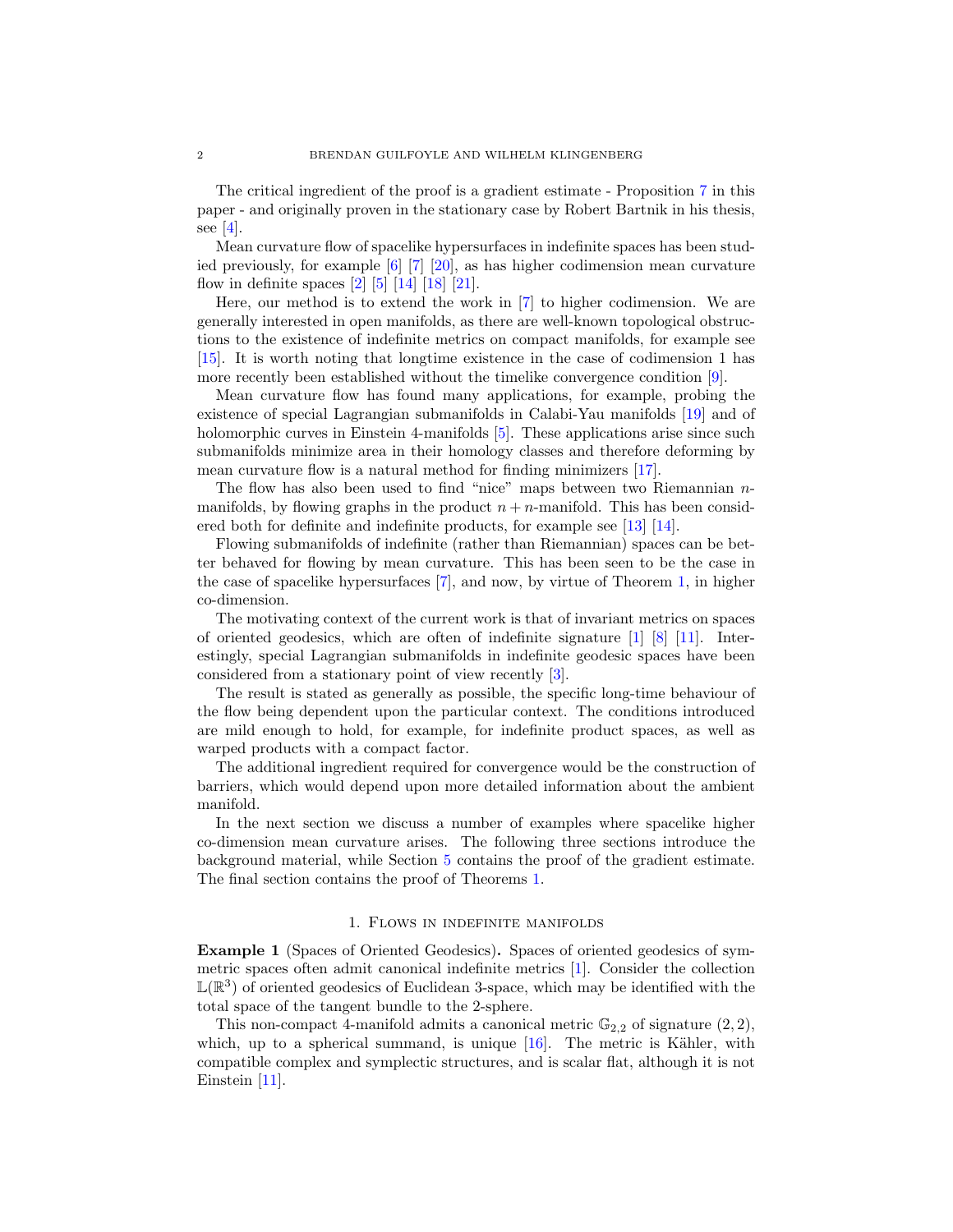An oriented smooth surface in  $\mathbb{R}^3$  gives rise, through its oriented normal lines, to a smooth surface in  $\mathbb{L}(\mathbb{R}^3)$ . This surface is Lagrangian and the induced metric is either Lorentz or degenerate, where the degeneracy occurs precisely at the umbilic points of the surface.

Theorem [1](#page-1-0) arose in the context of co-dimension 2 mean curvature flow in  $\mathbb{L}(\mathbb{R}^3)$ as one element of the proof of the Caratheodory Conjecture on the number of umbilic points on a closed convex sphere. This involves flowing a spacelike disc with boundary lying on a Lagrangian surface and therefore requires additional boundary estimates[\[12\]](#page-17-15).

Spacelike surfaces in  $\mathbb{L}(\mathbb{R}^3)$  may also be characterized as foliations of the underlying space [\[10\]](#page-17-16) and mean curvature flow would be a natural way of deforming such geodesic foliations. Theorem [1](#page-1-0) gives interior estimates for such deformations.

**Example 2** (Product Manifolds). Given the indefinite product metric  $\mathbb{G} = g_1 - g_2$ on a product  $M = M_1 \oplus M_2$  of n- and m-dimensional Riemannian manifolds, one can consider the mean curvature flow of an n-dimensional spacelike sub-manifold.

This was carried out in [\[14\]](#page-17-4), where long-time existence and convergence is established for products in which the sectional curvatures satisfy  $K_2 \leq K_1$ . For  $n = m = 2$  this is equivalent to the timelike curvature condition.

Example 3 (A Geometric Quasi-linear Navier-Stokes Flow). Consider the total space of the tangent bundle  $T\mathbb{R}^n$  of Euclidean *n*-space, together with its natural projection  $\pi: T\mathbb{R}^n \to \mathbb{R}^n$ . This 2n-manifold admits a flat metric of signature  $(n, n)$ defined as follows. By definition

$$
T\mathbb{R}^n = \{(p, V) \mid p \in \mathbb{R}^n \quad V \in T_p\mathbb{R}^n\}.
$$

Let  $(x^1, x^2, ..., x^n)$  be flat coordinates on  $\mathbb{R}^n$  and for any  $V \in T_p \mathbb{R}^n$  define conjugate coordinates  $(\dot{x}^1, \dot{x}^2, ..., \dot{x}^n)$  by

$$
V = \sum_{i=1}^{n} \dot{x}^i \frac{\partial}{\partial x^i}.
$$

Define the neutral metric  $\mathbb{G}_{(n,n)}$  in terms of the coordinates  $(x^1, x^2, ..., x^n, \dot{x}^1, \dot{x}^2, ..., \dot{x}^n)$ on  $T\mathbb{R}^3$  by

$$
ds^2 = \sum_{i=1}^n dx^i dx^i.
$$

A vector field on Euclidean 3-space is a section of the bundle  $\pi: T\mathbb{R}^3 \to \mathbb{R}^3$ , that is, a map  $\mathcal{V}: \mathbb{R}^3 \to \mathbb{R}^3$  such that  $\pi \circ \mathcal{V} = Id$ . Denote by  $\tilde{\mathbb{G}}$  the metric induced on V by the canonical metric  $\mathbb{G}_{(3,3)}$  on  $T\mathbb{R}^3$ .

We are interested in flowing 3-dimensional spacelike submanifolds. Examples of such can be found by considering the vector field given on  $\mathbb{R}^3 - (0,0,0)$  by

$$
V = H(R)\frac{\partial}{\partial R},
$$

where  $R$  is the distance to the origin (the source). Such a vector field gives rise to a metric  $\tilde{\mathbb{G}}$  that has the following signature: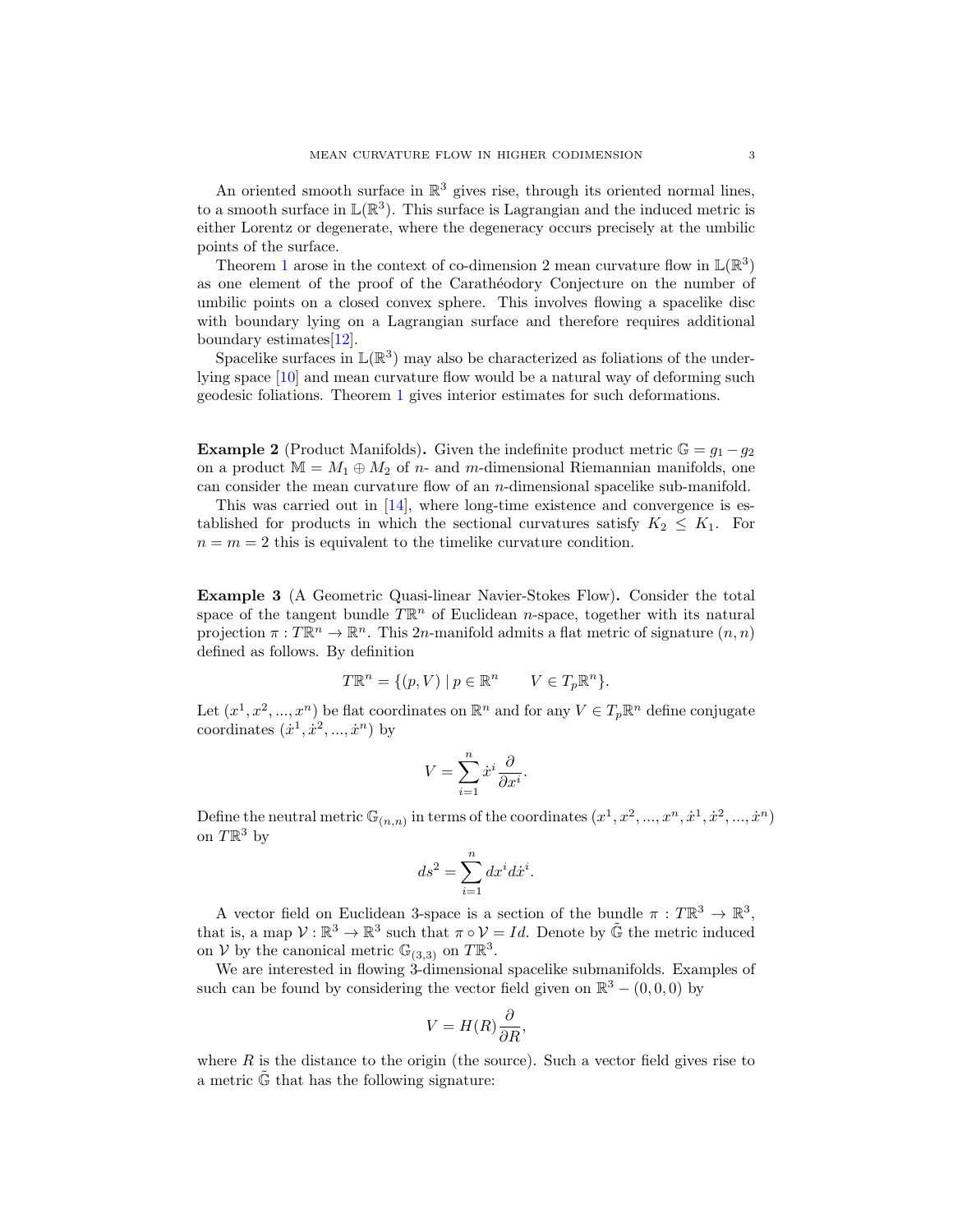|       | H' < 0 | $H'=0$ | H' > 0 |
|-------|--------|--------|--------|
| H<0   | -3-    | (0, 2) | (1,2)  |
| $H=0$ | (0,1)  | $\cup$ | (1,0)  |
| H>0   | (2,1)  | (2,0)  | $+3.$  |

Thus, we get spacelike submanifolds when  $H > 0$  and  $H' > 0$ .

The mean curvature vector of the embedded 3-manifold is easily computed to be

$$
\tilde{\mathbb{H}}=-\frac{RHH''+2RH'^2-2HH'}{\sqrt{2}2RH(H')^2}\left(\frac{\partial}{\partial R}-H'\frac{\partial}{\partial R}\right).
$$

Co-dimension 3 mean curvature flow of these vector fields is determined by the single equation

$$
\frac{\partial H}{\partial t} = \frac{RHH'' + 2RH'^2 - 2HH'}{2RHH'}.
$$

This is a quasi-linear Navier-Stokes equation for the vector field: a second order reaction-diffusion equation with convection and a pressure source given by the gradient of the Gauss map.

Moreover, the timelike curvature condition holds and we can apply Theorem [1](#page-1-0) in this setting for interior estimates.

#### 2. Immersed spacelike submanifolds

<span id="page-4-0"></span>Let M be an  $n+m$ -dimensional manifold endowed with a metric  $\mathbb{G}$  of signature  $(n, m)$ . Throughout we use the summation convention on repeated indices, except for the quantity  $\psi_{\alpha}$ , defined below. In some instances we include summation signs for clarity. Note that raising and lowering normal indices (Greek indices) changes the sign of the component, while raising and lowering tangent indices (Latin indices) does not change the sign. For convenience we will use  $\langle \cdot, \cdot \rangle$  interchangeably with  $\mathbb{G}(\cdot,\cdot).$ 

We will use throughout a *multi-time function*  $t : \mathbb{M} \to \mathbb{R}^m$  of maximal rank with components  $t_{\alpha}$  for  $\alpha = 1, ..., m$  such that

$$
\mathbb{G}(\overline{\nabla}t_{\alpha}, \overline{\nabla}t_{\alpha}) < 0 \qquad \qquad \forall \alpha = 1, ..., m,
$$

and  $\{\overline{\nabla} t_{\alpha}\}_{1}^{m}$  form a mutually orthogonal basis for a timelike plane, where all geometric quantities associated with G will be denoted with a bar. This may only be locally defined, but can be patched over compact sets.

In particular, given a manifold with metric of signature  $(n, m)$ , we can choose local coordinates  $(x^i, y^{\alpha})$  such that  $\frac{\partial}{\partial x^i}$  are spacelike and  $\frac{\partial}{\partial y^{\alpha}}$  are timelike. Then the local functions  $t_{\alpha}: p \mapsto y^{\alpha}(p)$  are multi-time functions.

**Definition 1.** The manifold  $(M, \mathbb{G})$  is said to satisfy the *timelike curvature condi*tion if, for any spacelike n-plane  $P$  at a point in M, the Riemann curvature tensor satisfies

<span id="page-4-1"></span>(2.1) 
$$
\sum_{i=1}^{n} \mathbb{G}(\overline{R}(X,\tau_i)X,\tau_i) \geq k \mathbb{G}(X,X),
$$

for some positive constant k, where  ${\lbrace \tau_i \rbrace}_{i=1}^n$  form an orthonormal basis for P and  $X$  is any timelike vector orthogonal to  $P$ . Here we use the following definition of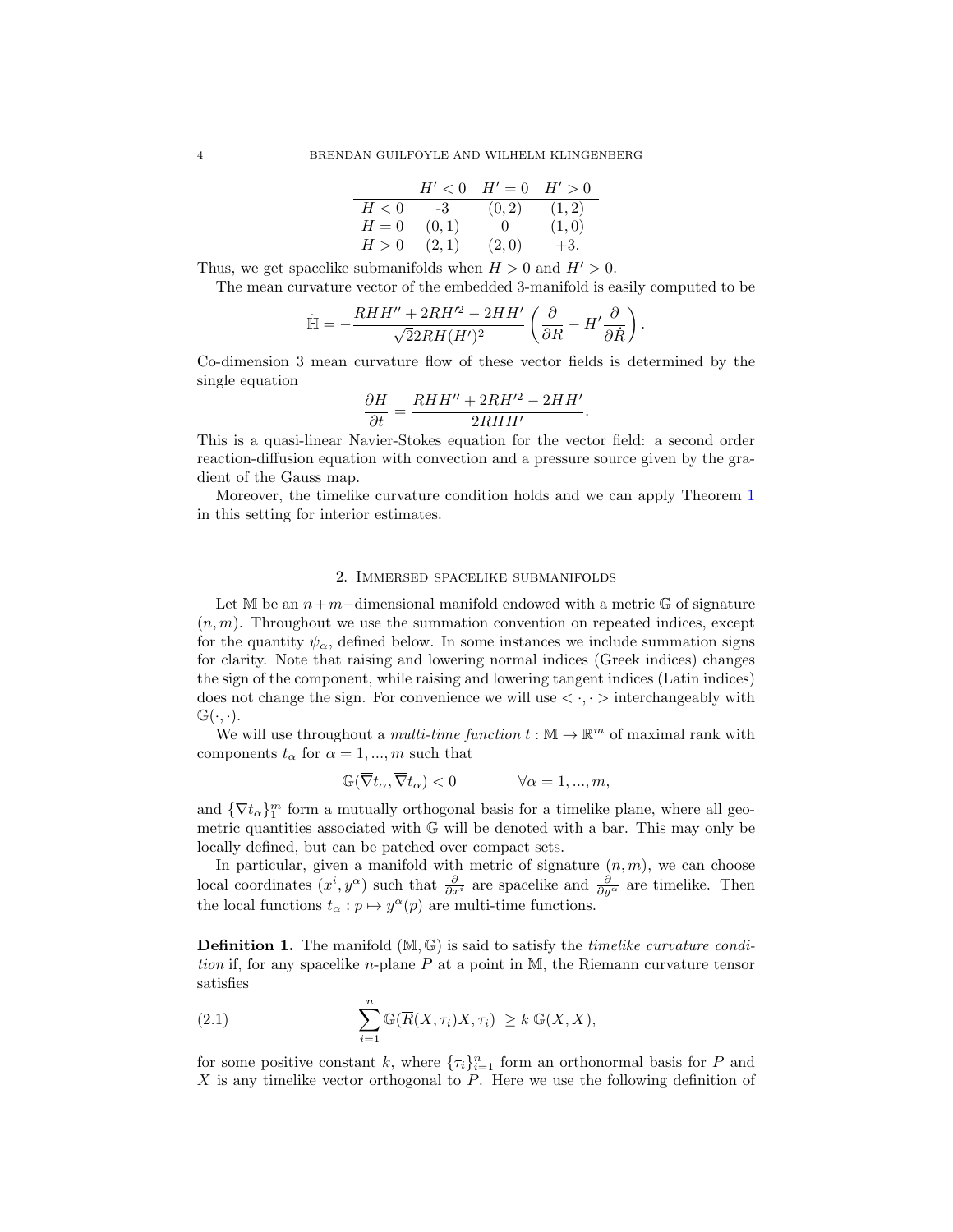the Riemann tensor

$$
\overline{R}(X,Y)Z=-\overline{\nabla}_X\overline{\nabla}_YZ+\overline{\nabla}_Y\overline{Z}XZ+\overline{\nabla}_{[X,Y]}Z,
$$

for vector fields  $X, Y, Z$ .

Note 1. This generalizes the codimension one timelike convergence condition of General Relativity, employed for example in [\[7\]](#page-17-1):

$$
\overline{R}ic(X,X)\geq 0.
$$

Fix an orthonormal frame on  $(M, \mathbb{G})$ :

 ${e_i, T_\alpha\}_{i,\alpha=1}^{n,m}$  $\mathbb{G}_{i,\alpha=1}^{n,m}$  s.t.  $\mathbb{G}(e_i,e_j)=\delta_{ij}$   $\mathbb{G}(T_\alpha,T_\beta)=-\delta_{\alpha\beta}$   $\mathbb{G}(e_i,T_\alpha)=0$ , with

$$
T_{\alpha} = -\psi_{\alpha} \overline{\nabla} t_{\alpha} \qquad \psi_{\alpha}^{-2} = -\mathbb{G}(\overline{\nabla} t_{\alpha}, \overline{\nabla} t_{\alpha}).
$$

<span id="page-5-0"></span>**Definition 2.** Given a contravariant tensor  $B$  on  $M$  we define its norm by

$$
||B||^{2} = \sum_{i_{1},...,i_{l}=1}^{n} [B(e_{i_{1}},e_{i_{2}},...,e_{i_{l}})]^{2} + \sum_{\beta_{1},...,\beta_{l}=1}^{m} [B(T_{\beta_{1}},T_{\beta_{2}},...,T_{\beta_{l}})]^{2}.
$$

Similarly, for a covariant tensor  $B$  we dualize with the metric  $\mathbb G$  and define its norm as above. Note that this is not the usual Hilbert-Schmidt inner product for multi-linear functions, as it depends on the choice of an orthonormal frame.

Higher derivative norms are also defined:

$$
||B||_k^2 = \sum_{j=0}^k ||\overline{\nabla}^j B||^2.
$$

For a mixed tensor, we occasionally use the induced metric on the spacelike components to define a norm on the timelike components. That is, if  $B_{\alpha\beta i j k}$  is a tensor of the indicated type, then we define

$$
|B_{\alpha\beta}|^2 = \sum_{i=1}^n [B_{\alpha\beta}(e_i, e_i, e_i)]^2.
$$

Let  $f : \Sigma \to \mathbb{M}$  be a spacelike immersion of an *n*-dimensional manifold  $\Sigma$ , and let g be the metric induced on  $\Sigma$  by  $\mathbb{G}$ .

**Definition 3.** A second orthonormal basis  $\{\tau_i, \nu_\alpha\}$  for  $(\mathbb{M}, \mathbb{G})$  along  $\Sigma$  is *adapted* to the submanifold if:

 ${\{\tau_i,\nu_\alpha\}}_{i,\alpha=1}^{n,m}$  $\mathbb{G}_{i,\alpha=1}^{n,m}$  s.t.  $\mathbb{G}(\tau_i,\tau_j)=\delta_{ij}$   $\mathbb{G}(\nu_\alpha,\nu_\beta)=-\delta_{\alpha\beta}$   $\mathbb{G}(\tau_i,\nu_\alpha)=0,$ where  $\{\tau_i\}_{i=1}^n$  form an orthonormal basis for  $(\Sigma, g)$ , and  $\{\nu_\alpha\}_{\alpha=1}^m$  span the normal space.

The second fundamental form of the immersion is

$$
A_{ij\alpha} = \mathbb{G}(\overline{\nabla}_{\tau_i} \nu_\alpha, \tau_j) = -\mathbb{G}(\overline{\nabla}_{\tau_i} \tau_j, \nu_\alpha),
$$

while the *mean curvature vector* is

$$
H_{\alpha} = g^{ij} A_{ij\alpha}.
$$

We have the following two equations for the splitting of the connection

(2.2) 
$$
\overline{\nabla}_{\tau_i} \tau_j = \nabla_{\tau_i}^{\parallel} \tau_j - A_{ij}^{\alpha} \nu_{\alpha}
$$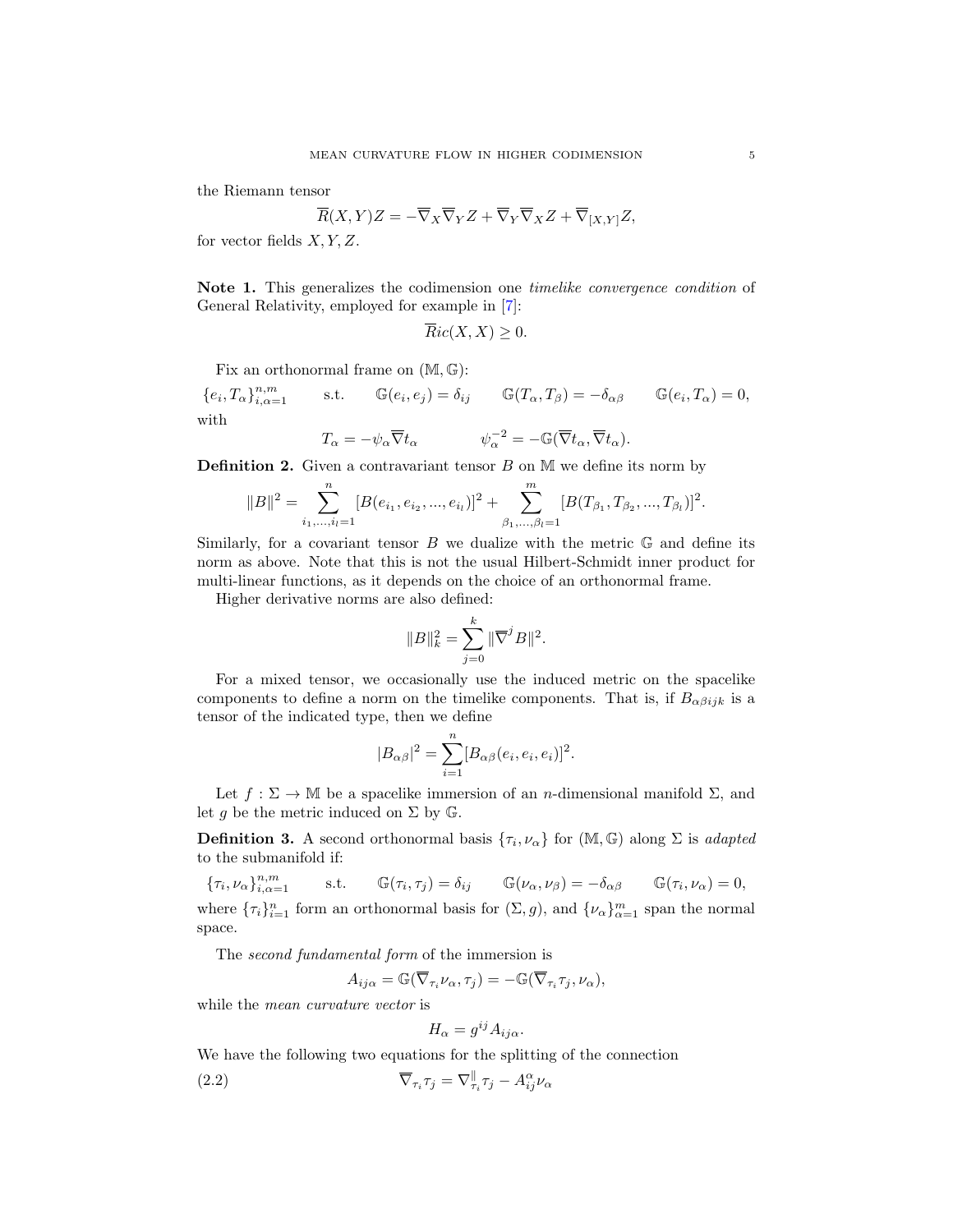(2.3) 
$$
\overline{\nabla}_{\tau_i} \nu_\alpha = A^j_{i\alpha} \tau_j + C^{\beta}_{i\alpha} \nu_\beta,
$$

where  $\nabla^{\parallel}$  is the induced connection and  $C_{i\alpha}^{\beta}$  are the components of the normal connection

$$
\nabla_{\tau_i}^{\perp} \nu_\alpha = C_{i\alpha}^{\beta} \nu_\beta.
$$

#### 3. Multi-angles

<span id="page-6-0"></span>We now consider how to use orthonormal frames to define a matrix of angles between two spacelike *n*-planes in an  $n + m$ -manifold.

For frames  $\{e_i, T_\alpha\}$  and  $\{\tau_i, \nu_\alpha\}$  as above, introduce the notation

$$
X_{ij} = \mathbb{G}(\tau_i, e_j) \quad W_{i\beta} = \mathbb{G}(\tau_i, T_{\beta}) \quad U_{\alpha j} = -\mathbb{G}(\nu_{\alpha}, e_j) \quad V_{\alpha \beta} = -\mathbb{G}(\nu_{\alpha}, T_{\beta}).
$$

Thus

$$
e_i = X_{ji}\tau_j + U_{\alpha i}\nu_\alpha \quad T_\beta = W_{i\beta}\tau_i + V_{\alpha\beta}\nu_\alpha,
$$

and the  $(n + m) \times (n + m)$  dimensional matrix

$$
M = \left( \begin{array}{cc} X & W \\ -U & -V \end{array} \right),
$$

is an element of the orthogonal group  $O(n, m)$ .

### **Proposition 1.** With notation as above, the  $O(n, m)$  condition on M reads

<span id="page-6-1"></span>
$$
(3.1) \t\t XT X = In + UT U \t\t VT V = Im + WT W \t\t UT V = XT W.
$$

Proof. This follows from the requirement that

$$
M^T \begin{pmatrix} I_n & 0 \\ 0 & -I_m \end{pmatrix} M = \begin{pmatrix} I_n & 0 \\ 0 & -I_m \end{pmatrix}.
$$

The vectors  $\{\tau_i\}_1^n$  span the tangent space of  $\Sigma$ , while  $\{\nu_\alpha\}_1^m$  span the normal bundle. We are free to rotate these frames within these two spaces, and this corresponds to left action of  $O(n)$  and  $O(m)$  on  $O(n, m)$ .

Similarly, we consider rotations of  $\{e_i\}_1^n$  that preserve the *n*-dimensional vector space that they span, along with rotations of  ${T_\beta}_{1}^m$  that preserves the mdimensional space they span. These correspond to right actions of  $O(n)$  and  $O(m)$ within  $O(n, m)$ . Note that the positive definite norm in Definition [2](#page-5-0) is preserved by these rotations.

<span id="page-6-2"></span>**Proposition 2.** By rotations of the frames  $\{e_i, T_\alpha\}$  and  $\{\tau_j, \nu_\beta\}$  which preserve the tangent and normal bundles of  $\Sigma$ , as well as the tensor norm of Definition [2,](#page-5-0) we can simplify the matrix  $M \in O(n, m)$  for  $n \geq m$  to

$$
M = \left( \begin{array}{ccc} I_{n-m} & 0 & 0 \\ 0 & D_1 & \pm D_4 A^T \\ 0 & AD_3 & D_2 \end{array} \right),
$$

where  $A \in O(m)$ ,  $D_1$ ,  $D_2$ ,  $D_3$  and  $D_4$  are diagonal matrices satisfying

 $D_1^2 = I_m + D_3^2$   $D_2^2 = I_m + D_4^2$   $|D_1|^2 = |D_2|^2$ ,

and  $\pm$  of a diagonal matrix means a free choice of sign on the entries of the matrix.

The case  $n < m$  has a similar decomposition with n and m interchanged in the above formulae.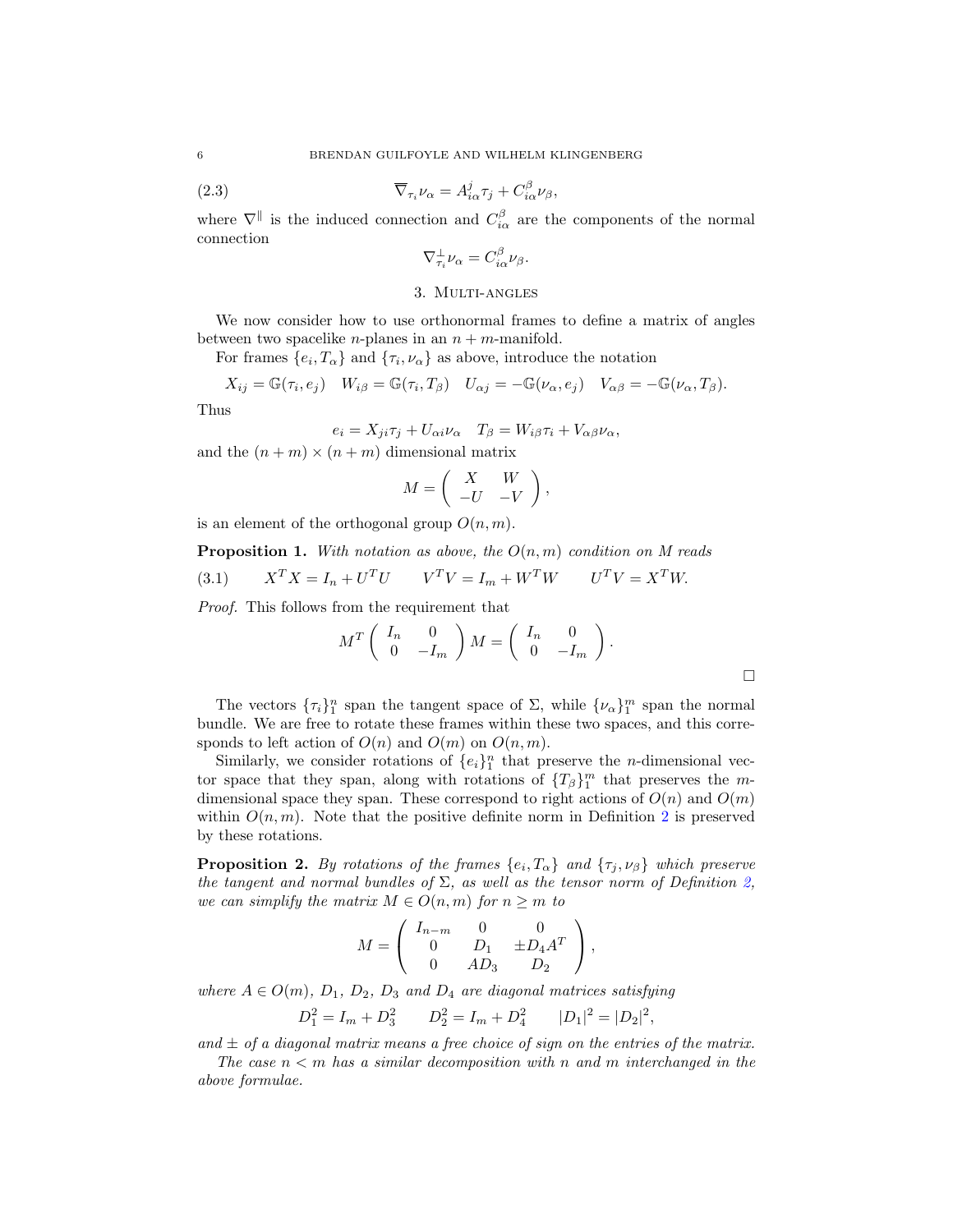*Proof.* Consider first the matrix  $X_{ij} = \langle \tau_i, e_j \rangle$ . The matrix  $X^T X$  is symmetric and non-negative definite and so it has a well-defined square root, namely a symand non-negative definite and so it has a well-defined square root, namely a symmetric  $n \times n$  matrix which we denote by  $\sqrt{X^T X}$ . By the first equation of  $(3.1)$ , X is invertible since  $\det(X) \geq 1$  and so we can define the  $n \times n$  matrix  $A = \sqrt{X^T X X^{-1}}$ . Then

$$
A^T I_n A = (X^{-1})^T \sqrt{X^T X} \sqrt{X^T X} X^{-1} = (X^{-1})^T X^T X X^{-1} = I_n,
$$

so that  $A \in O(n)$ . Define a new frame by  $\{A_{ij}\tau_j, \nu_\alpha\}$  and then

$$
\tilde{X}_{ij} = A_{ik} < \tau_k, e_j > = \sqrt{X^T X X^{-1} X} = \sqrt{X^T X},
$$

which is symmetric. Now we can act on both the left and right of  $\tilde{X}$  by  $O(n)$  to diagonalize it.

A similar argument yields a diagonalization of  $V_{\alpha\beta}$ .

After diagonalization of  $X$ , the first of equations  $(3.1)$  implies that the matrix  $U<sup>T</sup>U$  is diagonal. Thus the *n m*-dimensional vectors  $\{U_{\alpha i} \nu_{\alpha}\}_{i=1}^n$  are mutually orthogonal and, since  $n \geq m$ , we conclude that  $n-m$  of these vectors must be zero. After a reordering of the basis elements, the matrix  $M$  then decomposes into

$$
M = \left( \begin{array}{ccc} I_{n-m} & 0 & W_2 \\ 0 & X_1 & W_1 \\ 0 & U_1 & V \end{array} \right).
$$

The last of equations [\(3.1\)](#page-6-1) now implies that  $W_2 = 0$  and we reduce the problem to the square case:

<span id="page-7-0"></span>
$$
X_1^T X_1 = I_m + U_1^T U_1 \qquad V^T V = I_m + W_1^T W_1 \qquad U_1^T V = X_1^T W_1.
$$

In fact, to indicate that  $X_1$  and V are diagonal, let us write  $X_1 = D_1$  and  $V = D_2$ . Thus

(3.2) 
$$
D_1^2 = I_m + U_1^T U_1,
$$

(3.3) 
$$
D_2^2 = I_m + W_1^T W_1,
$$

(3.4) 
$$
U_1^T D_2 = D_1 W_1.
$$

Equations [\(3.2\)](#page-7-0) and [\(3.3\)](#page-7-1) imply that there exists diagonal matrices  $D_3$  and  $D_4$ (with entries defined up to a sign) such that

<span id="page-7-2"></span><span id="page-7-1"></span>
$$
U_1 = AD_3 \qquad W_1 = BD_4 \qquad \text{for some } A, B \in O(m).
$$

Thus equations  $(3.2)$ ,  $(3.3)$  and  $(3.4)$  now read

(3.5) 
$$
D_1^2 = I_m + D_3^2,
$$

$$
(3.6) \t\t D_2^2 = I_m + D_4^2
$$

(3.7) 
$$
D_3 A^T D_2 = D_1 B D_4.
$$

Taking the transpose of this last equation, multiplying across by the inverses of  $D_1$ and  $D_2$  (which exist by equations  $(3.5)$  and  $(3.6)$ ), and multiplying back on the right hand-side we find that

<span id="page-7-4"></span><span id="page-7-3"></span>,

(3.8) 
$$
AD_1^{-2}D_3^2A^T = D_2^{-2}D_4^2.
$$

Similarly

<span id="page-7-5"></span>
$$
BD_2^{-2}D_4^2B^T = D_1^{-2}D_3^2,
$$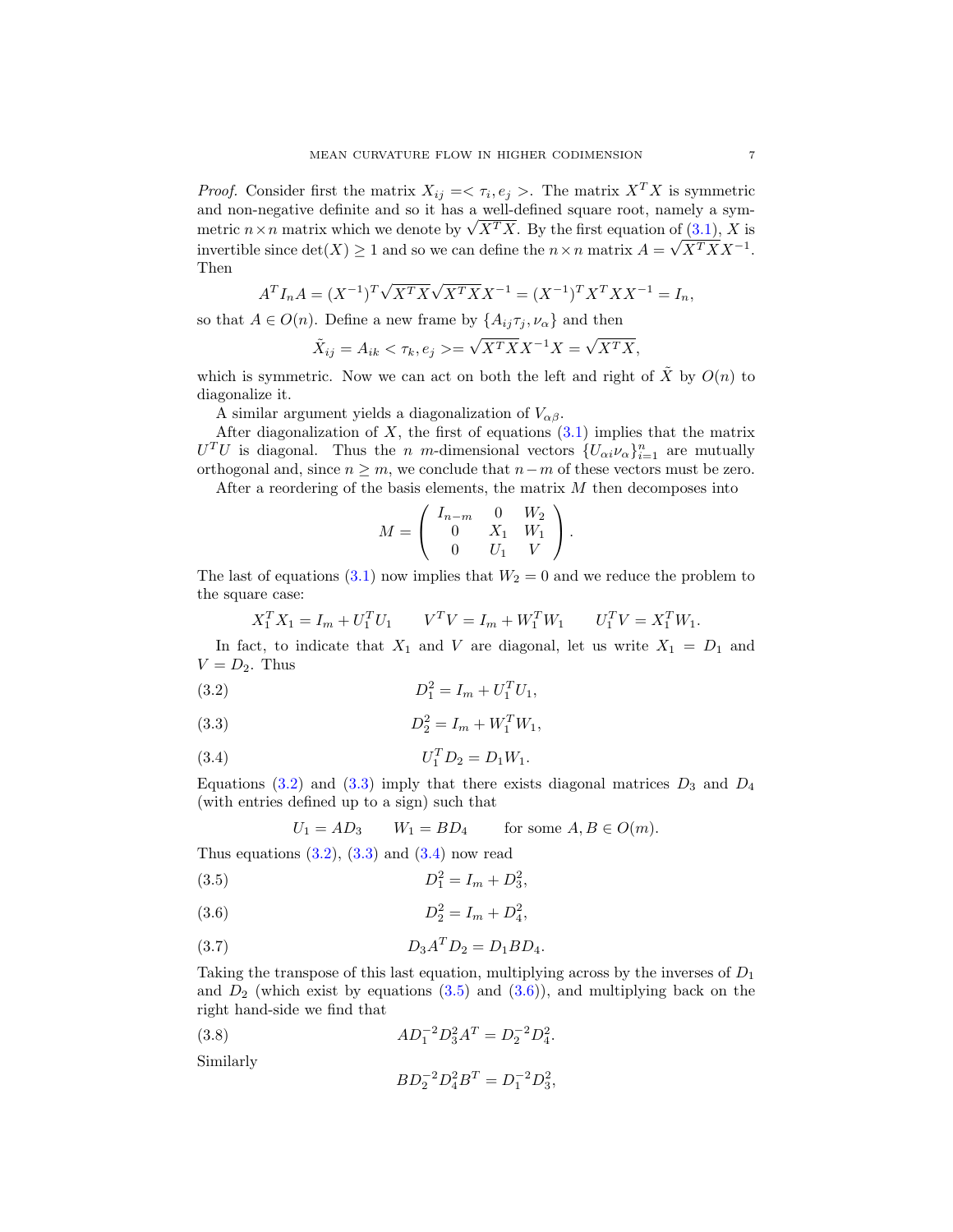and so  $A = \pm B^T$ .

Moreover, if  $A \in O(m)$  conjugates a diagonal matrix to a diagonal matrix, then A must permute the diagonal elements. Denote the diagonal elements of  $D_1$ ,  $D_2$ ,  $D_3$  and  $D_4$  by  $\lambda_i$ ,  $\mu_i$ ,  $a_i$  and  $b_i$ , respectively, where  $i = n - m + 1, ..., n$ . Then equations  $(3.5)$ ,  $(3.6)$  and  $(3.8)$  read

$$
\lambda_i^2 = 1 + a_i^2 \qquad \mu_i^2 = 1 + b_i^2 \qquad \mu_i^2 a_i^2 = \lambda_{p(i)}^2 b_{p(i)}^2,
$$

where p is the permutation of  $(n - m + 1, ..., n)$  determined by A. Combining these three equations we get

$$
a_i^2+a_i^2b_i^2=b_{p(i)}^2+a_{p(i)}^2b_{p(i)}^2,\quad
$$

which when summed yields

$$
\sum_i a_i^2 = \sum_i b_i^2 \hspace{1cm} \text{and} \hspace{1cm} \sum_i \lambda_i^2 = \sum_i \mu_i^2.
$$

Thus  $|D_1|^2 = |D_2|^2$ , where for any diagonal matrix  $D, |D|^2 = tr(D^2)$ .

 $\Box$ 

**Definition 4.** The function  $v$  is defined to be

$$
v^2 = V^{\alpha\beta} V_{\alpha\beta},
$$

where  $V^{\alpha\beta} = -\mathbb{G}(\nu^{\alpha}, T^{\beta}) = -\mathbb{G}^{ij}\nu_i^{\alpha}T_j^{\beta}$ , with respect to the dual coframes  $\{e^i, T^{\alpha}\}$ and  $\{\tau^i, \nu^{\alpha}\}.$  This is a generalization of the *tilt function* in the case of codimension one [\[4\]](#page-16-1).

We now use the normal form to construct estimates for the norm of the adapted frames in terms of v:

<span id="page-8-0"></span>**Proposition 3.** For an adapted frame  $\{\tau_i, \nu_\alpha\}$  we have

$$
\|\tau_i\|^2 \le (n/m+2)v^2 \qquad \|\nu_\alpha\|^2 \le 2v^2,
$$

for all  $i = 1, 2, ..., n$  and  $\alpha = 1, 2, ..., m$ .

*Proof.* First consider an adapted frame  $\{\hat{\tau}_i, \hat{\nu}_\alpha\}$  for which, with respect to an orthonormal background basis  $\{\hat{e}_i, \hat{T}_{\alpha}\}\)$ , the matrix M has the form given in Propo-sition [2.](#page-6-2) For a general adapted frame  $\{\tau_i, \nu_\alpha\}$ 

$$
\tau_i = A_i^j \mathring{\tau}_j \qquad \nu_\alpha = B_\alpha^\beta \mathring{\nu}_\beta,
$$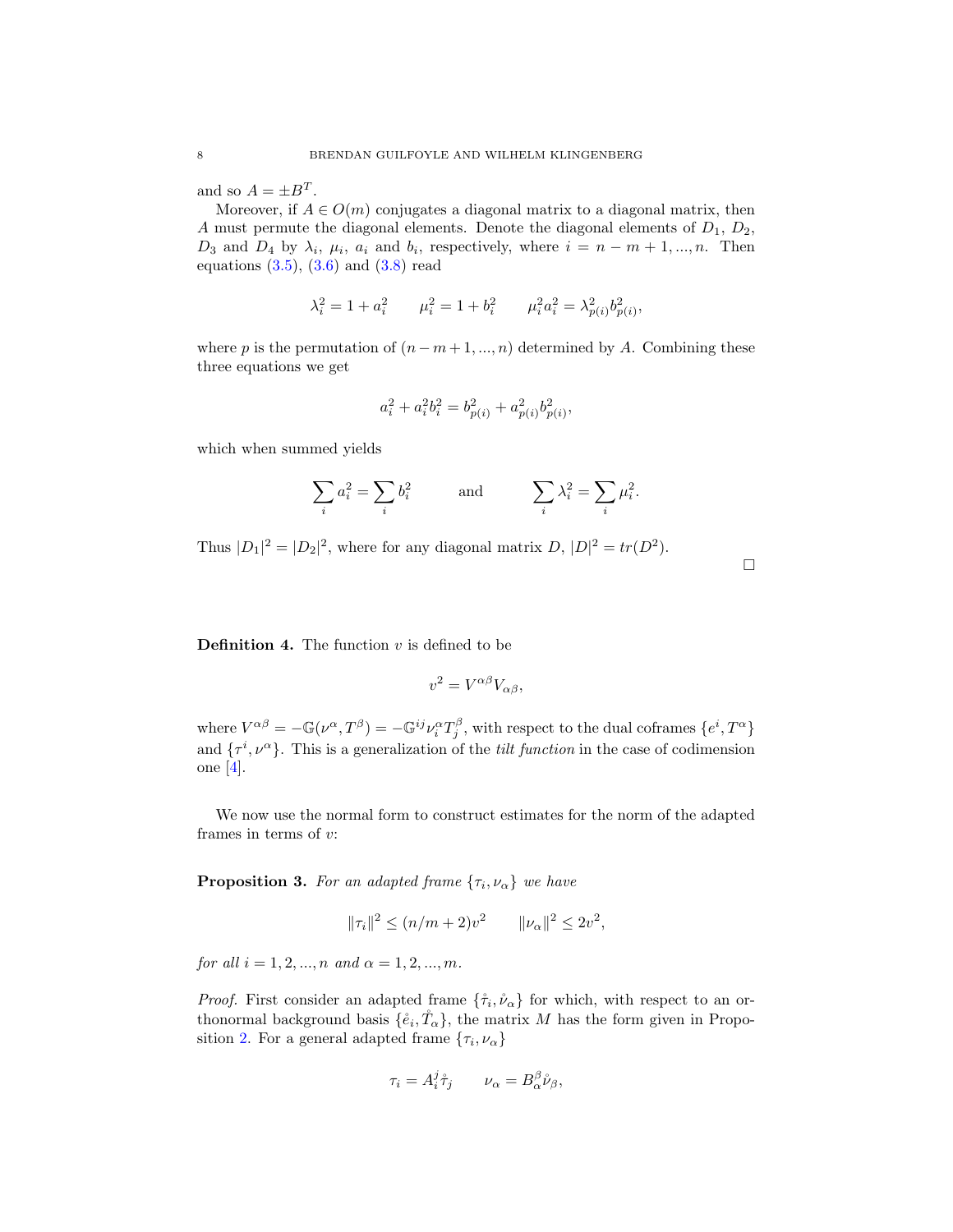where  $A \in O(n)$  and  $B \in O(m)$ . Then

$$
\|\tau_i\|^2 = \sum_{j} (\mathbb{G}(\tau_i, \mathring{e}_j))^2 + \sum_{\alpha} (\mathbb{G}(\tau_i, \mathring{T}_{\alpha}))^2
$$
  
\n
$$
= \sum_{j} \left[ \sum_{k} A_i^k \mathbb{G}(\mathring{\tau}_k, \mathring{e}_j) \right]^2 + \sum_{\alpha} \left[ \sum_{k} A_i^k \mathbb{G}(\mathring{\tau}_k, \mathring{T}_{\alpha}) \right]^2
$$
  
\n
$$
\leq \sum_{j} \left[ \sum_{k} |A_i^k| |\mathbb{G}(\mathring{\tau}_k, \mathring{e}_j)| \right]^2 + \sum_{\alpha} \left[ \sum_{k} |A_i^k| |\mathbb{G}(\mathring{\tau}_k, \mathring{T}_{\alpha})| \right]^2
$$
  
\n
$$
\leq \sum_{j} \left[ \sum_{k} |\mathbb{G}(\mathring{\tau}_k, \mathring{e}_j)| \right]^2 + \sum_{\alpha} \left[ \sum_{k} |\mathbb{G}(\mathring{\tau}_k, \mathring{T}_{\alpha})| \right]^2
$$
  
\n
$$
\leq \sum_{j} \left[ \sum_{k} |X_{kj}| \right]^2 + \sum_{\alpha} \left[ \sum_{k} |W_{k\alpha}| \right]^2
$$
  
\n
$$
\leq \sum_{j,k} |X_{j,k}|^2 + \sum_{\alpha,k} |W_{k\alpha}|^2
$$
  
\n
$$
= n - m + |D_1|^2 + |D_4|^2
$$
  
\n
$$
= n - 2m + 2v^2
$$
  
\n
$$
\leq (n/m + 2)v^2.
$$

Similarly for  $\nu_\alpha\text{:}$ 

$$
||\nu_{\beta}||^{2} = \sum_{j} (\mathbb{G}(\nu_{\beta}, \mathring{e}_{j}))^{2} + \sum_{\alpha} (\mathbb{G}(\nu_{\beta}, \mathring{T}_{\alpha}))^{2}
$$
  
\n
$$
= \sum_{j} \left[ \sum_{\gamma} B_{\beta}^{\gamma} \mathbb{G}(\mathring{\nu}_{\gamma}, \mathring{e}_{j}) \right]^{2} + \sum_{\alpha} \left[ \sum_{\gamma} B_{\beta}^{\gamma} \mathbb{G}(\mathring{\nu}_{\gamma}, \mathring{T}_{\alpha}) \right]^{2}
$$
  
\n
$$
\leq \sum_{\gamma, j} |U_{\gamma j}|^{2} + \sum_{\alpha, \gamma} |V_{\alpha \gamma}|^{2}
$$
  
\n
$$
= |D_{3}|^{2} + v^{2}
$$
  
\n
$$
= |D_{1}|^{2} - m + v^{2}
$$
  
\n
$$
\leq 2v^{2}.
$$

 $\Box$ 

## 4. The height functions

<span id="page-9-0"></span>Let  $u_{\alpha} : \Sigma \to \mathbb{R}$  be the *height function*  $u_{\alpha} = t_{\alpha} \circ f$ . We now prove

<span id="page-9-1"></span>**Proposition 4.** For all  $\alpha = 1, ..., m$  we have

$$
\nabla u_{\alpha} = \overline{\nabla} t_{\alpha} + \psi_{\alpha}^{-1} \sum_{\beta} V_{\beta \alpha} \nu_{\beta},
$$
  

$$
\nabla u_{\alpha} \cdot \nabla u_{\beta} = \psi_{\alpha}^{-1} \psi_{\beta}^{-1} \left( \sum_{\gamma} V_{\gamma \alpha} V_{\gamma \beta} - \delta_{\alpha \beta} \right).
$$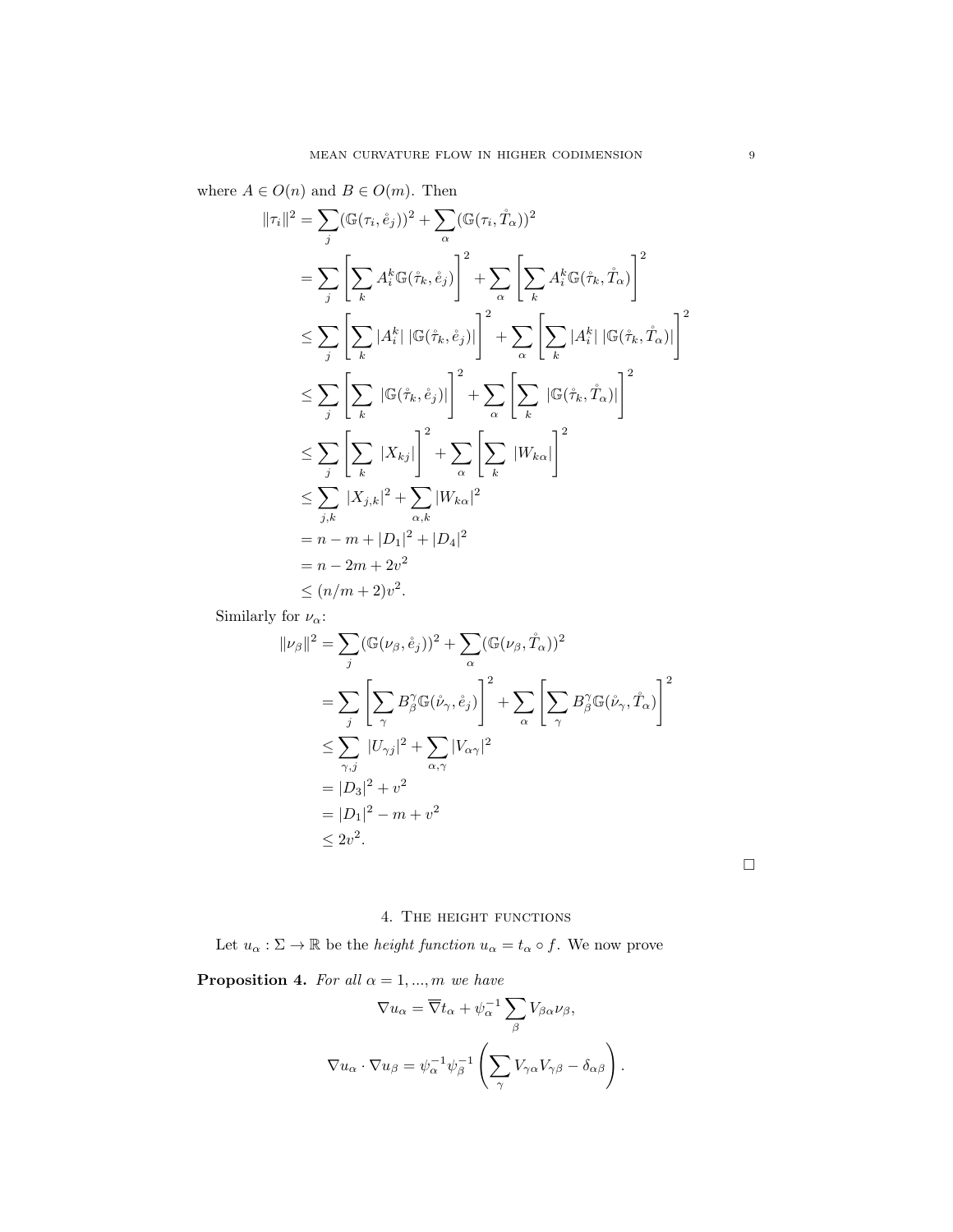*Proof.* From the definition of  $u_{\alpha}$  and  $T_{\alpha}$  we have

$$
\nabla u_{\alpha} = \overline{\nabla} t_{\alpha} + \psi_{\alpha}^{-1} \sum_{\beta} V_{\beta \alpha} \nu_{\beta} = \psi_{\alpha}^{-1} \left( \sum_{\beta} V_{\beta \alpha} \nu_{\beta} - T_{\alpha} \right),
$$

and so

$$
\nabla u_{\alpha} \cdot \nabla u_{\beta} = \psi_{\alpha}^{-1} \psi_{\beta}^{-1} \mathbb{G} \left( \sum_{\gamma} V_{\gamma \alpha} \nu_{\gamma} - T_{\alpha} , \sum_{\delta} V_{\delta \beta} \nu_{\delta} - T_{\beta} \right)
$$

$$
= \psi_{\alpha}^{-1} \psi_{\beta}^{-1} \left( \sum_{\gamma} V_{\gamma \alpha} V_{\gamma \beta} - \delta_{\alpha \beta} \right).
$$

as claimed.  $\hfill \square$ 

<span id="page-10-1"></span>Proposition 5.

$$
\Delta u_{\gamma} = -\psi_{\gamma}^{-1} V_{\alpha\gamma} H^{\alpha} + g^{ij} \overline{\nabla}_{i} \overline{\nabla}_{j} t_{\gamma}.
$$
  

$$
\Delta V_{\alpha\beta} = V_{\gamma\beta} (A_{ij\gamma} A_{\alpha}^{ij} + \langle \overline{R}(\tau_{i}, \nu_{\gamma}) \tau_{i}, \nu_{\alpha} \rangle) - \nabla_{T_{\beta}}^{\perp} H_{\alpha} - A_{\alpha}^{ij} T_{\beta} (g_{ij})
$$
  

$$
+ \frac{1}{2} (\overline{\nabla} {\cal L}_{T_{\beta}} \mathbb{G}) (\nu_{\alpha}, \tau_{i}, \tau_{i}) - (\overline{\nabla} {\cal L}_{T_{\beta}} \mathbb{G}) (\tau_{i}, \nu_{\alpha}, \tau_{i}) - (\overline{\nabla} T_{\beta}) (H, \nu_{\alpha})
$$
  

$$
- 2C_{i\alpha}^{\gamma} \langle \nu_{\gamma}, \overline{\nabla}_{T_{\beta}} \tau_{i} \rangle + (\nabla_{i} C_{i\alpha}^{\gamma} + C_{i\alpha}^{\delta} C_{i\delta}^{\gamma}) V_{\gamma\beta},
$$

where  $\triangle$  is the Laplacian of the induced metric  $\triangle = g^{ij} \nabla_i \nabla_j$  and  $\nabla^{\perp}$  is the normal connection.

Proof. The first statement follows from a straightforward generalization of the codimension one case [\[7\]](#page-17-1).

For the second statement we follow Bartnik [\[4\]](#page-16-1), fix a point  $p \in \Sigma$  and choose an orthonormal frame  $\{\tau_i\}$  on  $\Sigma$  such that  $(\nabla_i \tau_j)(p) = 0$ . Extend this frame to a neighbourhood of  $\Sigma$  satisfying  $\mathcal{L}_{T_{\beta}}\tau_i=0$  for a fixed  $\beta$ . Then

$$
\begin{split}\n-\Delta V_{\alpha\beta} &= \Delta < \nu_{\alpha}, T_{\beta} > \\
&= \tau_{i}\tau_{i} < \nu_{\alpha}, T_{\beta} > \\
&= \tau_{i} \langle < \overline{\nabla}_{\tau_{i}}\nu_{\alpha}, T_{\beta} > + < \nu_{\alpha}, \overline{\nabla}_{\tau_{i}}T_{\beta} > \rangle \\
&= \tau_{i} (A_{i\alpha}^{j} < \tau_{j}, T_{\beta} > + C_{i\alpha}^{j} < \nu_{\gamma}, T_{\beta} > + < \nu_{\alpha}, \overline{\nabla}_{\tau_{i}}T_{\beta} > \rangle \\
&= < \overline{R}(\tau_{i}, T_{\beta})\tau_{i}, \nu_{\alpha} > + < \nu_{\alpha}, \overline{\nabla}_{T_{\beta}}\overline{\nabla}_{\tau_{i}}\tau_{i} > + < \overline{\nabla}_{\tau_{i}}\nu_{\alpha}, \overline{\nabla}_{T_{\beta}}\tau_{i} > \rangle \\
&+ (\overline{\nabla}_{\tau_{i}}H_{\alpha} + < \overline{R}(\tau_{i}, \tau_{j})\nu_{\alpha}, \tau_{i} > - A_{ij}^{j}C_{i\gamma}^{\alpha} + H^{\gamma}C_{j\gamma}^{\alpha}) < \tau_{j}, T_{\beta} > \\
&+ C_{i\alpha}^{j} < \overline{\nabla}_{\tau_{i}}\nu_{\gamma}, T_{\beta} > + < \nu_{\gamma}, \overline{\nabla}_{\tau_{i}}T_{\beta} > \rangle + < \nu_{\gamma}, T_{\beta} > \overline{\nabla}_{\tau_{i}}C_{i\alpha}^{\gamma} \\
&+ A_{i\alpha}^{j} < \overline{\nabla}_{\tau_{i}}\tau_{j}, T_{\beta} > + < \tau_{j}, \overline{\nabla}_{\tau_{i}}T_{\beta} > \rangle \\
&= < \overline{R}(\tau_{i}, \nu_{\gamma})\tau_{i}, \nu_{\alpha} > < \nu_{\gamma}, T_{\beta} > + < \nu_{\alpha}, \overline{\nabla}_{T_{\beta}}\overline{\nabla}_{\tau_{i}}\tau_{i} >
$$

<span id="page-10-0"></span>We now use the following: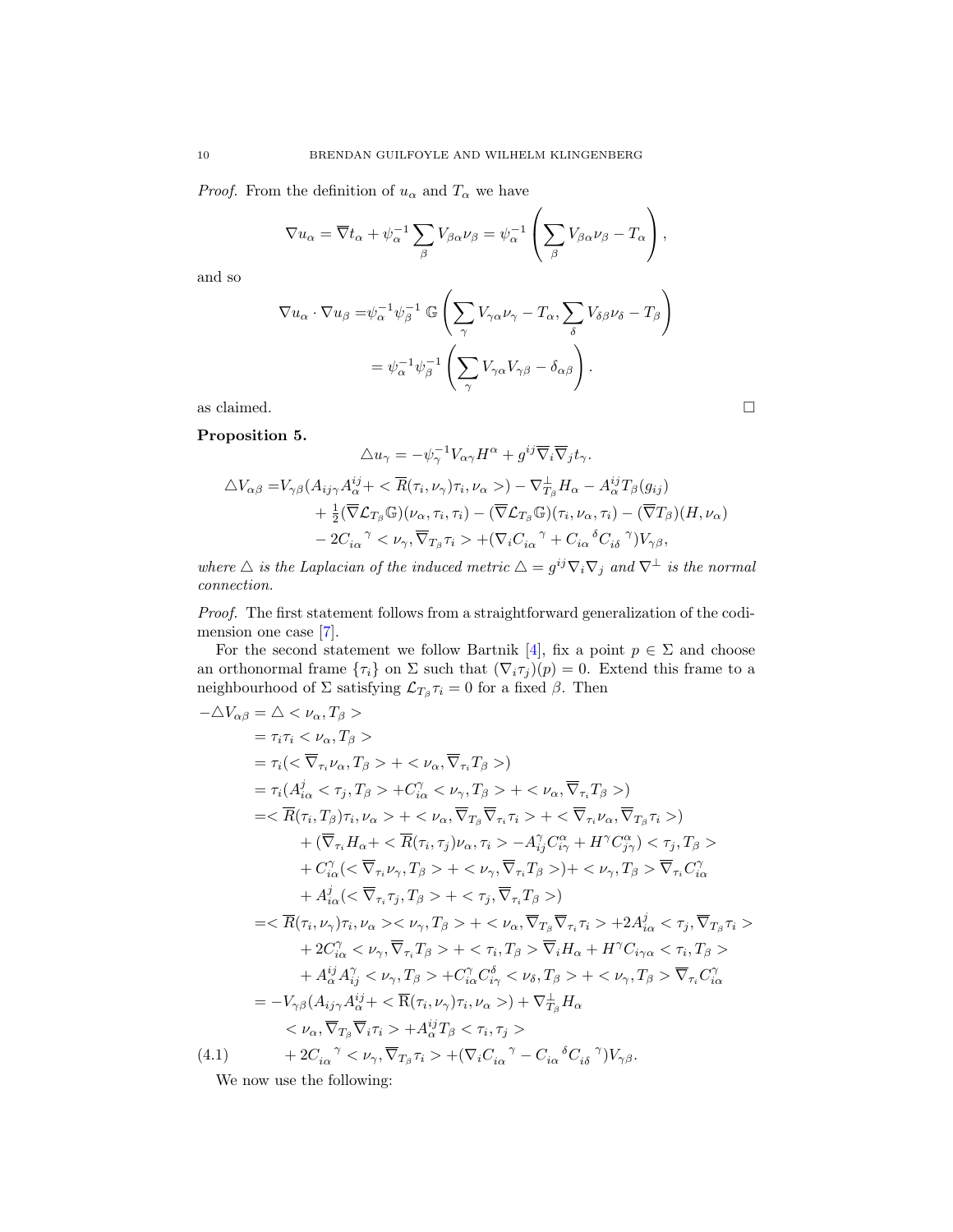<span id="page-11-1"></span>Lemma 1.

$$
T_{\beta} < \tau_i, \overline{\nabla}_i \nu_{\alpha} > = -\langle \overline{\nabla}_i \tau_i, \overline{\nabla}_{T_{\beta}} \nu_{\alpha} > +\frac{1}{2} (\overline{\nabla} \mathcal{L}_{T_{\beta}} \mathbb{G}) (\nu_{\alpha}, \tau_i, \tau_i) \\ &- (\overline{\nabla} \mathcal{L}_{T_{\beta}} \mathbb{G}) (\tau_i, \nu_{\alpha}, \tau_i) - \langle \overline{\nabla}_H T_{\beta}, \nu_{\alpha} > .
$$

Proof. The proof of this follows the codimension one case (Proposition 2.1 of [\[4\]](#page-16-1)).  $\Box$ 

To complete the proof of the proposition we note that

$$
\langle \nu_{\alpha}, \overline{\nabla}_{T_{\beta}} \overline{\nabla}_{i} \tau_{i} \rangle = T_{\beta} \langle \nu_{\alpha}, \overline{\nabla}_{i} \tau_{i} \rangle - \langle \overline{\nabla}_{T_{\beta}} \nu_{\alpha}, \overline{\nabla}_{i} \tau_{i} \rangle
$$
  
\n
$$
= -T_{\beta} \langle \overline{\nabla}_{i} \nu_{\alpha}, \tau_{i} \rangle - \langle \overline{\nabla}_{T_{\beta}} \nu_{\alpha}, \overline{\nabla}_{i} \tau_{i} \rangle
$$
  
\n
$$
= -\frac{1}{2} (\overline{\nabla} \mathcal{L}_{T_{\beta}} \mathbb{G})(\nu_{\alpha}, \tau_{i}, \tau_{i}) + (\overline{\nabla} \mathcal{L}_{T_{\beta}} \mathbb{G})(\tau_{i}, \nu_{\alpha}, \tau_{i})
$$
  
\n
$$
+ \langle \overline{\nabla}_{H} T_{\beta}, \nu_{\alpha} \rangle,
$$

where in the last equality we have used Lemma [1.](#page-11-1) Substituting this in equation [\(4.1\)](#page-10-0) then yields the result.

 $\Box$ 

### 5. The initial value problem

<span id="page-11-0"></span>Let  $f_s : \Sigma \to \mathbb{M}$  for  $s \in [0, s_0)$  be a family of compact *n*-dimensional spacelike immersed submanifold in an  $n + m$ -dimensional manifold M with a metric  $\mathbb{G}$  of signature  $(n, m)$ . In addition, we assume that  $n \geq m$ . The case  $n < m$  follows by similar arguments.

Then  $f_s$  moves by parameterized mean curvature flow if it satisfies the following initial value problem:

Let  $f_s : \Sigma \to \mathbb{M}$  be a family of spacelike immersed submanifolds satisfying

$$
\frac{df}{ds} = H,
$$

with initial conditions

$$
f_0(\Sigma) = \Sigma_0,
$$

where H is the mean curvature vector associated with the immersion  $f_s$  in  $(M, \mathbb{G})$ , and  $\Sigma_0$  is some given initial compact n-dimensional spacelike immersed submanifold.

The evolution of the functions  $u_{\gamma}$  and v is then given by:

#### <span id="page-11-2"></span>Proposition 6.

(5.1)  
\n
$$
\left(\frac{d}{ds} - \Delta\right)u_{\gamma} = -g^{ij}\overline{\nabla}_{i}\overline{\nabla}_{j}t_{\gamma},
$$
\n
$$
v\left(\frac{d}{ds} - \Delta\right)v \leq -V^{\alpha\beta}V_{\gamma\beta}(A_{ij\gamma}A_{\alpha}^{ij} + \langle\overline{R}(\tau_{i},\nu_{\gamma})\tau_{i},\nu_{\alpha}\rangle) + A_{\alpha}^{ij}\mathcal{L}_{T_{\beta}}g_{ij}V^{\alpha\beta}
$$
\n
$$
- \frac{1}{2}(\overline{\nabla}\mathcal{L}_{T_{\beta}}\mathbb{G})(\nu_{\alpha},\tau_{i},\tau_{i})V^{\alpha\beta} + (\overline{\nabla}\mathcal{L}_{T_{\beta}}\mathbb{G})(\tau_{i},\nu_{\alpha},\tau_{i})V^{\alpha\beta}
$$
\n
$$
+ 2C_{i\alpha}^{\ \gamma} \langle\nu_{\gamma},\overline{\nabla}_{T_{\beta}}\tau_{i}\rangle V^{\alpha\beta} - C_{i\alpha}^{\ \delta}C_{i\delta}^{\ \gamma}V_{\gamma\beta}V^{\alpha\beta}.
$$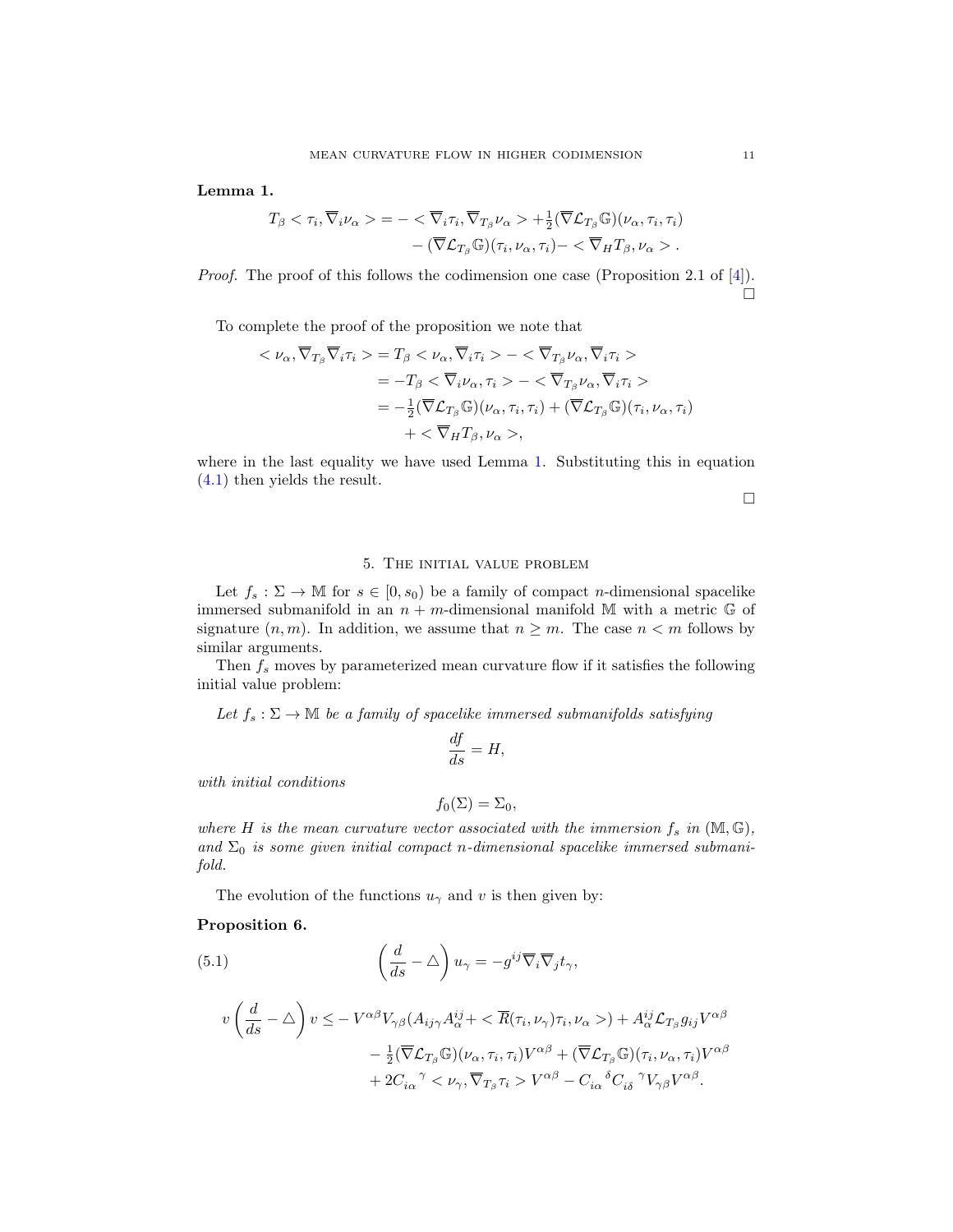Proof. Generalizing Proposition 3.1 of [\[7\]](#page-17-1), note the time derivatives are

$$
\frac{du_{\gamma}}{ds} = -\psi_{\gamma}^{-1}V_{\alpha\gamma}H^{\alpha},
$$

$$
\frac{dV_{\alpha\beta}}{ds} = -\overline{\nabla}_{T_{\beta}}H_{\alpha} - H^{\gamma} < \overline{\nabla}_{\nu_{\gamma}}T_{\beta}, \nu_{\alpha} > .
$$

This last equation follows from

$$
\frac{dV_{\alpha\beta}}{ds} = -\frac{d\mathbb{G}(\nu_{\alpha}, T_{\beta})}{ds}
$$
\n
$$
= -\frac{d\mathbb{G}}{ds}(\nu_{\alpha}, T_{\beta}) - \mathbb{G}(\frac{d\nu_{\alpha}}{ds}, T_{\beta}) - \mathbb{G}(\nu_{\alpha}, \frac{dT_{\beta}}{ds})
$$
\n
$$
= -\overline{\nabla}_{T_{\beta}} H_{\alpha} - \mathbb{G}(\nu_{\alpha}, \overline{\nabla}_{H} T_{\beta}).
$$

The flow of  $u_{\gamma}$  then follows immediately from Proposition [5.](#page-10-1)

The evolution of the tilt function  $v^2 = V^{\alpha\beta}V_{\alpha\beta} \equiv V_{\alpha\beta}V_{\alpha\beta}$  reads

$$
v\left(\frac{d}{ds} - \Delta\right)v = V_{\alpha\beta}\left(\frac{d}{ds} - \Delta\right)V_{\alpha\beta} + \frac{1}{v^2}\left[ (V_{\gamma\delta}\nabla V_{\gamma\delta}) \cdot (V_{\mu\nu}\nabla V_{\mu\nu}) - (V_{\gamma\delta}V_{\gamma\delta})(\nabla V_{\mu\nu} \cdot \nabla V_{\mu\nu})\right].
$$

The expression in the square bracket is non-positive since for scalars  $a_k$  and vectors  $v_k$  in an inner product space we have

$$
\sum_{k} a_{k} v_{k} \cdot \sum_{l} a_{l} v_{l} = \sum_{k,l} a_{k} a_{l} v_{k} \cdot v_{l} \leq \frac{1}{4} \sum_{k,l} (a_{k}^{2} + a_{l}^{2}) (|v_{k}|^{2} + |v_{l}|^{2})
$$

$$
= \sum_{k} a_{k}^{2} |v_{k}|^{2} + \frac{1}{2} \sum_{k \neq l} a_{k}^{2} |v_{l}|^{2} \leq \left( \sum_{k} a_{k}^{2} \right) \left( \sum_{l} |v_{l}|^{2} \right).
$$

We conclude that

$$
v\left(\frac{d}{ds}-\triangle\right)v\leq V_{\alpha\beta}\left(\frac{d}{ds}-\triangle\right)V_{\alpha\beta}.
$$

Now contracting the second equation of Proposition [5](#page-10-1) with  $V_{\alpha\beta}$  yields the claim.  $\Box$ 

<span id="page-12-0"></span>**Proposition 7.** Assume that  $M$  satisfies the timelike curvature condition  $(2.1)$ . Let  $\Sigma_s$  be a smooth solution of the initial value problem on the interval  $0 \le s < s_0$ such that  $\Sigma_s$  is contained in a compact subset of M for all  $0 \leq s < s_0$ . Then the function v satisfies the a priori estimate

$$
v(p,s) \le (m + \sup_{\Sigma \times 0} v) \sup_{(q,s) \in \Sigma \times [0,s_0]} \exp[K(u(q,s) - u(p,s))],
$$

for some positive constant  $K(n, m, \|t\|_3, |\psi|, \|\overline{R}\|, |H|, k)$ , where  $u = \sum_{\alpha} u_{\alpha}$ .

Proof. The argument is an extension of Bartnik's estimate in the stationary case [\[4\]](#page-16-1) to the parabolic case with higher codimension.

Let K>0 be a constant to be determined later and set

$$
C_K = (m + \sup_{\Sigma \times 0} v) \sup_{\Sigma \times [0, s_0]} \exp(Ku).
$$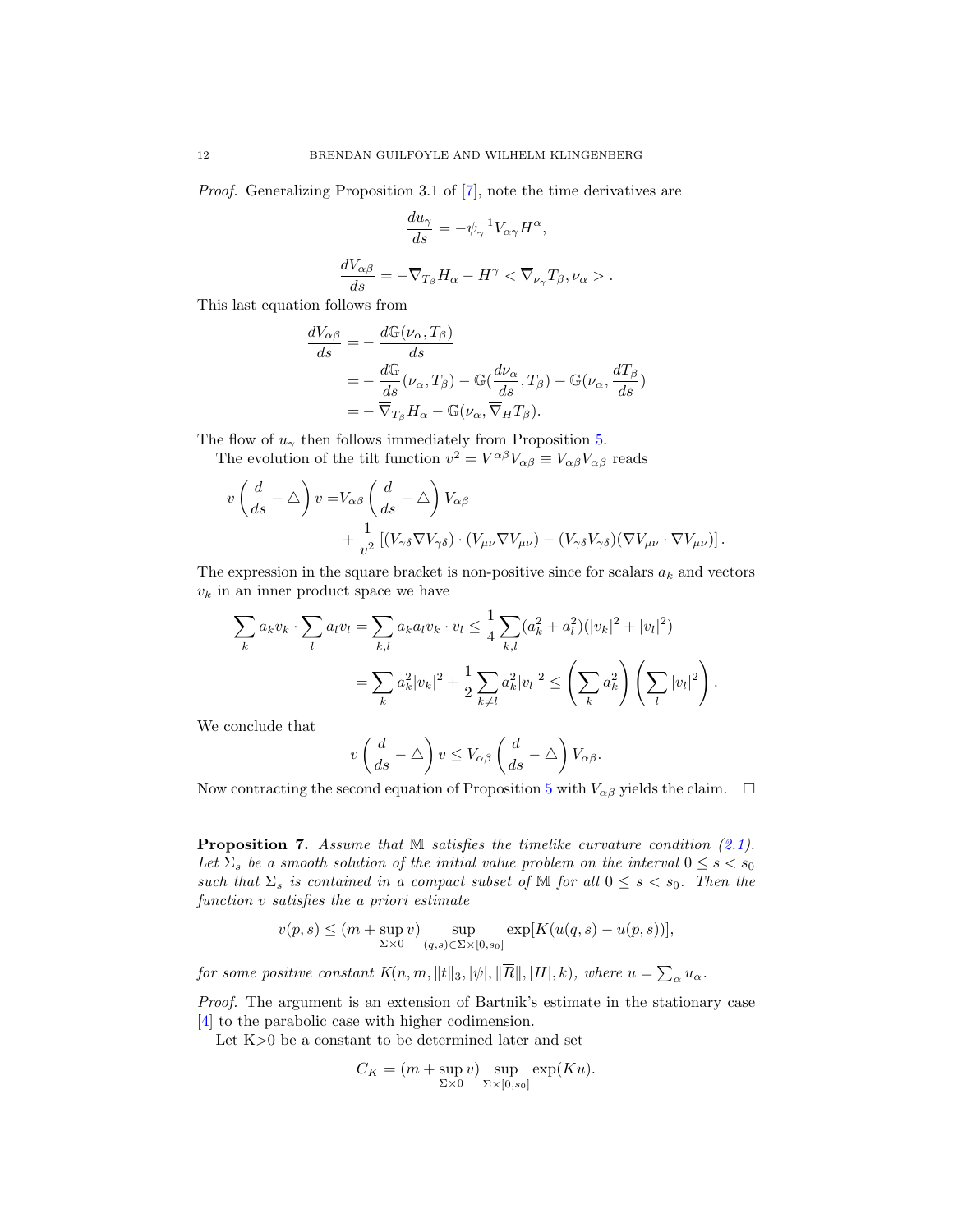Consider the test function  $h = v \exp(Ku)$ . Suppose, for the sake of contradiction, that the function h reaches  $C_K$  for the first time at  $(p_1, s_1) \in \Sigma \times (0, s_0]$ . Then at this point  $v \geq m + 1$  and by the maximum principle

<span id="page-13-2"></span>
$$
\left(\frac{d}{ds} - \triangle\right)h \ge 0 \qquad \qquad \nabla h = 0.
$$

Here and throughout a dot over an inequality or equality will refer to evaluation at the point  $(p_1, s_1)$ . Working out these two equations we have

(5.2) 
$$
\left(\frac{d}{ds} - \triangle\right)v + Kv\left(\frac{d}{ds} - \triangle\right)u - 2K\nabla u \cdot \nabla v - K^2v|\nabla u|^2 \geq 0,
$$

(5.3) 
$$
\nabla v + Kv \nabla u = 0.
$$

Substituting the second of these in the first we obtain

<span id="page-13-4"></span>(5.4) 
$$
Kv\left(\frac{d}{ds}-\triangle\right)u\geq -\left(\frac{d}{ds}-\triangle\right)v-K^2v|\nabla u|^2.
$$

Now, from Proposition [6](#page-11-2) and the estimates in Proposition [3](#page-8-0)

<span id="page-13-3"></span>(5.5) 
$$
\left(\frac{d}{ds} - \Delta\right)u_{\gamma} = -g^{ij}\overline{\nabla}_{i}\overline{\nabla}_{j}t_{\gamma} \leq \|\overline{\nabla}_{i}\overline{\nabla}_{j}t_{\gamma}\|.\|\tau_{i}\|.\|\tau_{j}\| \leq C_{1}v^{2},
$$

where  $C_1 = C_1(n, m, ||t||_2)$ .

At  $p_1$  we can set  $C_{i\alpha}^{\ \ \beta} = 0$  and then, Proposition [6](#page-11-2) and the timelike curvature condition [\(2.1\)](#page-4-1) imply that

<span id="page-13-1"></span>
$$
v\left(\frac{d}{ds} - \Delta\right)v \leq -\sum_{\alpha} V_{\alpha}^2 |A_{\alpha}|^2 + C_2(||T||_1)|A_{\alpha}|V_{\alpha} + C_3(n, m, ||T||_2)v^4
$$
  
(5.6)  

$$
\leq - (1 - \epsilon)\sum_{\alpha} V_{\alpha}^2 |A_{\alpha}|^2 + C_4(\epsilon, n, m, ||T||_2)v^4,
$$

for any  $\epsilon > 0$ . Here we have utilised the gauge choice  $V_{\alpha\beta} = V_{\alpha} \delta_{\alpha\beta}$ , summation is over  $\alpha$  and the last inequality follows from Young's:

$$
ab\leq \frac{\epsilon a^2}{2}+\frac{b^2}{2\epsilon}
$$

Now, from the Schwartz and arithmetic-geometric mean inequalities

(5.7) 
$$
\sum_{\alpha} V_{\alpha}^2 |A_{\alpha}|^2 \ge \sum_{\alpha} \left(1 + \frac{1}{n}\right) \lambda_{\alpha}^2 V_{\alpha}^2 - H_{\alpha}^2 V_{\alpha}^2,
$$

where  $\lambda_{\alpha}$  is the eigenvalue of  $A_{ij\alpha}$  with the maximum absolute value, so that in an eigenframe  $A_{ij\alpha} \leq |\lambda_{\alpha}| \delta_{ij}$ .

On the other hand we compute

<span id="page-13-0"></span>
$$
\nabla_i V_{\alpha\beta} = -A_{i\alpha}^j < \tau_j, T_\beta > - < \nu_\alpha, \overline{\nabla}_i T_\beta >,
$$

and so

$$
v\nabla_i v = V^{\alpha\beta}\nabla_i V_{\alpha\beta} = -A_{i\alpha}^j W_{j\beta} V^{\alpha\beta} - \langle \nu_\alpha, \overline{\nabla}_i T_\beta \rangle V^{\alpha\beta}.
$$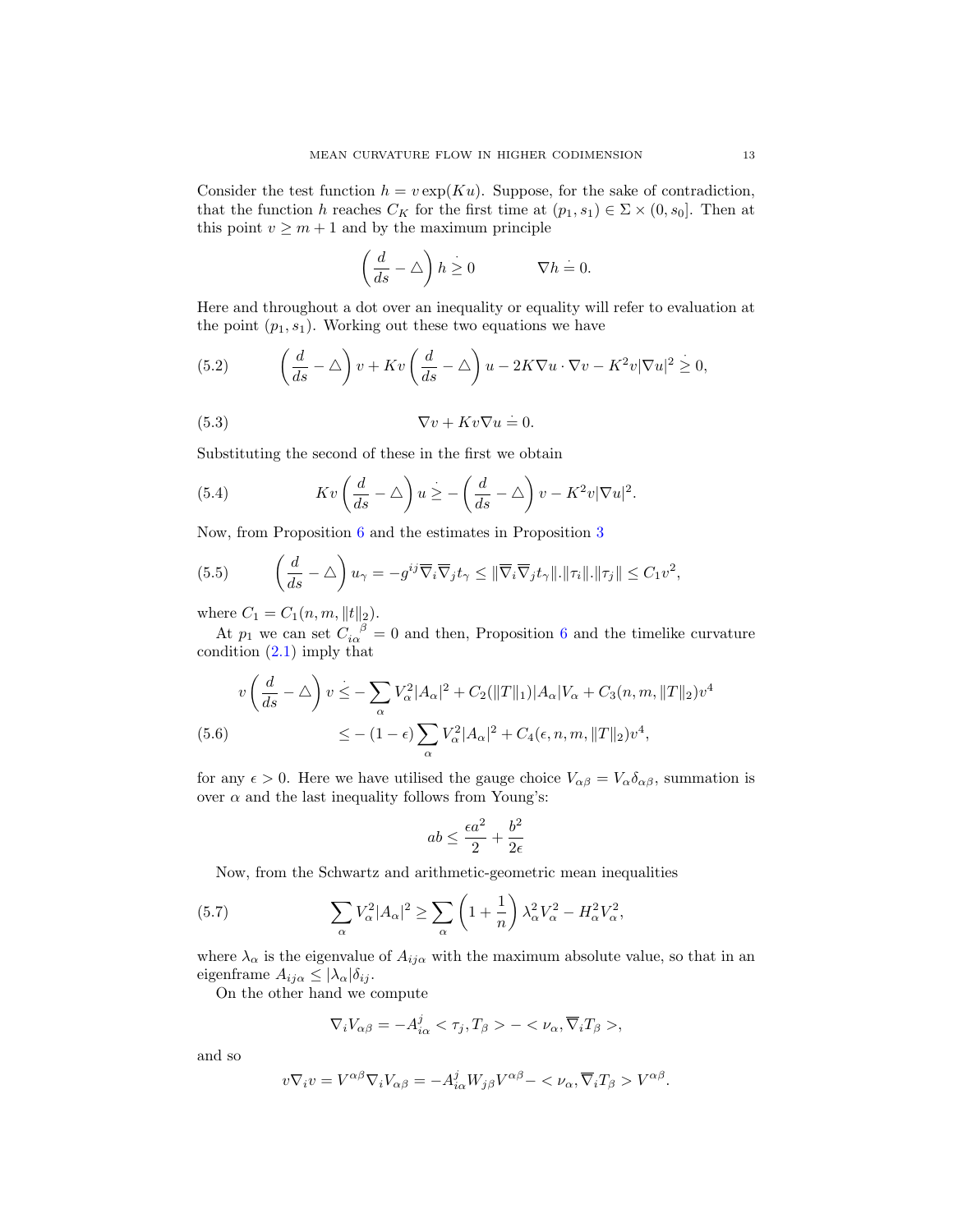The square norm is

$$
v^{2}|\nabla v|^{2} = v^{2}\nabla_{i}v\nabla^{i}v
$$
  
=  $(A_{i\alpha}^{j}W_{j\beta} + \langle \nu_{\alpha}, \overline{\nabla}_{i}T_{\beta} \rangle) (A_{\gamma}^{ik}W_{k\delta} + \langle \nu_{\gamma}, \overline{\nabla}^{i}T_{\delta} \rangle) V^{\alpha\beta}V^{\gamma\delta}$   
=  $(A_{i\alpha}^{j}A_{\gamma}^{ik}W_{j\beta}W_{k\delta} + 2A_{i\alpha}^{j}W_{j\beta} \langle \nu_{\gamma}, \overline{\nabla}^{i}T_{\delta} \rangle + \langle \nu_{\alpha}, \overline{\nabla}_{i}T_{\beta} \rangle \langle \nu_{\gamma}, \overline{\nabla}^{i}T_{\delta} \rangle) V^{\alpha\beta}V^{\gamma\delta}$ 

Take these three summands separately, computing in an eigenframe (so that  $V^{\alpha\beta} =$  $V_{\alpha} \delta^{\alpha \beta}$  and  $A_{ij\alpha} \leq |\lambda_{\alpha}| \delta_{ij}$ . The first term is

$$
A_{i\alpha}^{j} A_{\gamma}^{ik} W_{j\beta} W_{k\delta} V^{\alpha\beta} V^{\gamma\delta} \leq |\lambda_{\alpha} \lambda_{\gamma}| \cdot |W_{\beta}^{k} W_{k\delta} V^{\alpha\beta} V^{\gamma\delta}|
$$
  
\n
$$
= |\lambda_{\alpha} \lambda_{\gamma}| \cdot | \left( V_{\beta}^{\rho} V_{\rho\delta} - \delta_{\beta\gamma} \right) V^{\alpha\beta} V^{\gamma\delta}|
$$
  
\n
$$
= \sum_{\alpha} \lambda_{\alpha}^{2} \left( V_{\alpha}^{2} - 1 \right) V_{\alpha}^{2}
$$
  
\n
$$
\leq v^{2} \sum_{\alpha} \lambda_{\alpha}^{2} V_{\alpha}^{2}
$$

where we have used the relationship between the matrices  $W$  and  $V$  given in the middle of equations [\(3.1\)](#page-6-1). Note that this equation implies  $||W_{\beta}||^2 = V_{\beta}^2 - 1 \leq$  $v^2 - 1 \leq v^2$ .

For the second term, again computing in an eigenframe for  $V^{\alpha\beta}$ ,

$$
2A_{i\alpha}^{j}W_{j\beta} < \nu_{\gamma}, \overline{\nabla}^{i}T_{\delta} > V^{\alpha\beta}V^{\gamma\delta} \leq 2|\lambda_{\alpha}|.|W_{i\beta} < \nu_{\gamma}, \overline{\nabla}^{i}T_{\delta} > V^{\alpha\beta}V^{\gamma\delta}|
$$
  
\n
$$
= 2\sum_{\alpha,\gamma}|\lambda_{\alpha}|.|W_{i\alpha} < \nu_{\gamma}, \overline{\nabla}^{i}T_{\gamma} > |.|V_{\alpha}V_{\gamma}|
$$
  
\n
$$
\leq 2\sum_{\alpha,\gamma}|\lambda_{\alpha}|\|W_{\alpha}\|.\|\nu_{\gamma}\|.\|\overline{\nabla}T_{\gamma}\|.|V_{\alpha}V_{\gamma}|
$$
  
\n
$$
\leq 2m^{\frac{3}{2}}v^{2}\|T\|_{1}\sum_{\alpha,\gamma}|\lambda_{\alpha}|.|V_{\alpha}V_{\gamma}|,
$$

where we use  $||W_{\beta}||^2 \le v^2$  and  $||\nu_{\gamma}||^2 \le m^3v^2$  from Proposition [3.](#page-8-0)

For each  $\alpha$  we use Young's inequality with  $a = v \lambda_{\alpha} |V_{\alpha}|$  and  $b = m^{\frac{3}{2}}v||T||_1 \sum_{\gamma} |V_{\gamma}|$ to conclude the second estimate

$$
2A_{i\alpha}^j W_{j\beta} < \nu_\gamma, \overline{\nabla}^i T_\delta > V^{\alpha\beta} V^{\gamma\delta} \le \epsilon \sum_\alpha v^2 \lambda_\alpha^2 V_\alpha^2 + m^5 \epsilon^{-1} ||T||_1^2 v^4
$$

The final term is easily estimated in a similar manner

$$
\langle \nu_{\alpha}, \overline{\nabla}_i T_{\beta} \rangle \langle \nu_{\gamma}, \overline{\nabla}^i T_{\delta} \rangle V^{\alpha \beta} V^{\gamma \delta} \leq C_5(m, \|T\|_1) v^4
$$

Putting these last three estimates together and cancelling the  $v^2$  factor we bound the square norm:

<span id="page-14-0"></span>
$$
|\nabla v|^2 \le (1+\epsilon) \sum_{\alpha} V_{\alpha}^2 \lambda_{\alpha}^2 + C_6(\epsilon, m, ||T||_1) v^2.
$$

or, rearranging

(5.8) 
$$
\sum_{\alpha} V_{\alpha}^2 \lambda_{\alpha}^2 \ge \frac{1}{1+\epsilon} |\nabla v|^2 - C_6 v^2.
$$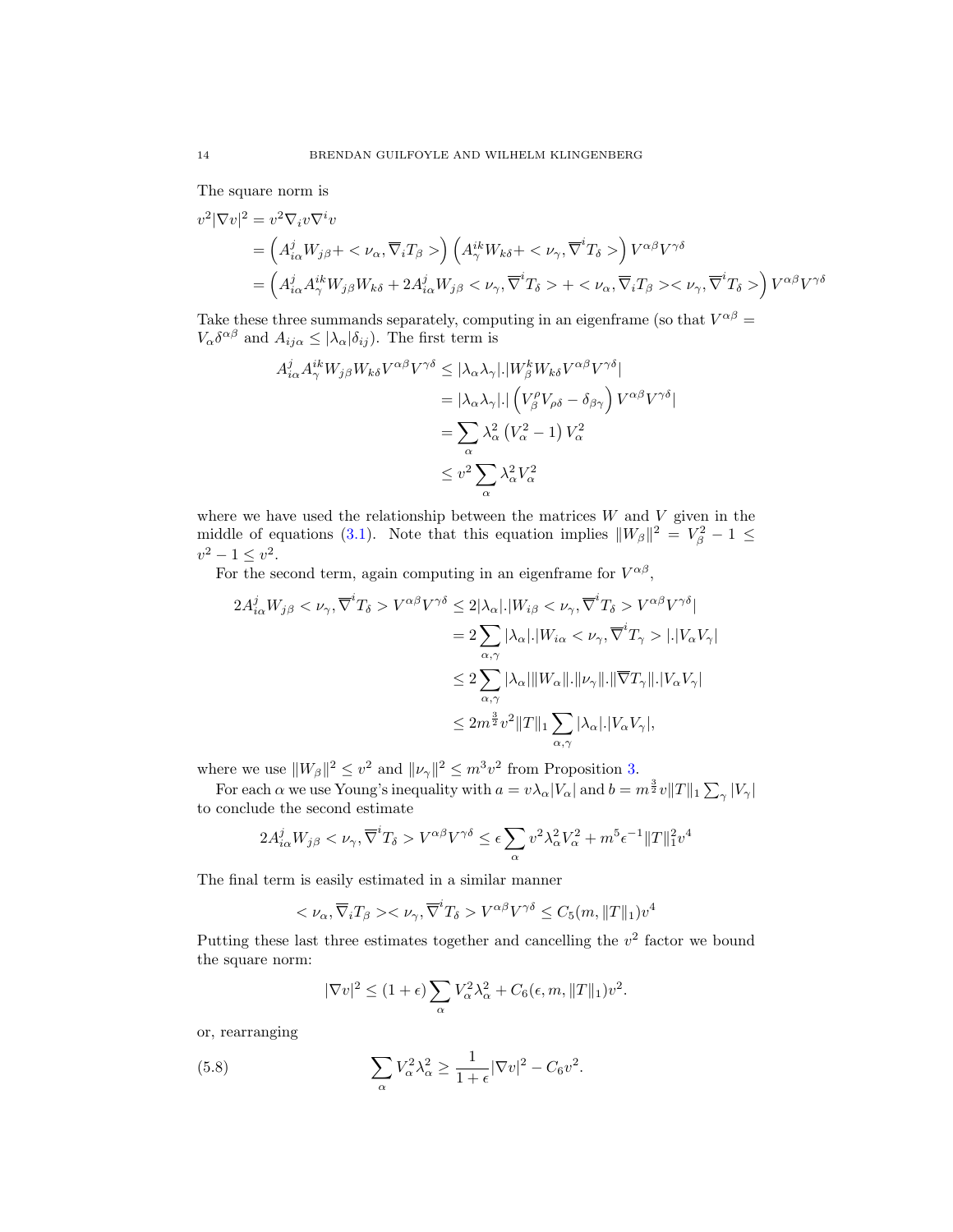Combining inequalities  $(5.7)$  and  $(5.8)$  we get

$$
\sum_{\alpha} V_{\alpha}^2 |A_{\alpha}|^2 \ge \left(1 + \frac{1}{n}\right) \left[\frac{1}{1+\epsilon} |\nabla v|^2 - C_6 v^2\right] - \sum_{\alpha} H_{\alpha}^2 V_{\alpha}^2,
$$

which, when substituted in inequality [\(5.6\)](#page-13-1) yields

$$
v\left(\frac{d}{ds} - \triangle\right)v \le -\left(1 + \frac{1}{n}\right)\frac{1 - \epsilon}{1 + \epsilon}|\nabla v|^2 + C_7(\epsilon, n, m, |H|, \|T\|_1)v^2 + C_4v^4,
$$

and, by virtue of equation [\(5.3\)](#page-13-2),

$$
|\nabla v|^2 \doteq K^2 v^2 |\nabla u|^2,
$$

yielding

(5.9) 
$$
\left(\frac{d}{ds} - \triangle\right)v \leq -\left(1 + \frac{1}{n}\right)\frac{1 - \epsilon}{1 + \epsilon}K^2v|\nabla u|^2 + C_7v + C_4v^3.
$$

Substituting inequalities  $(5.5)$  and  $(5.9)$  in  $(5.4)$  we get

<span id="page-15-1"></span>
$$
KC_1v^2 \ge \left[ \left( 1 + \frac{1}{n} \right) \frac{1 - \epsilon}{(1 + \epsilon)} - 1 \right] K^2 |\nabla u|^2 - C_7 - C_4v^2,
$$

for any  $\epsilon > 0$ .

Now for  $0 < \epsilon < 1/(1 + 2n)$ 

$$
\left(1+\frac{1}{n}\right)\frac{1-\epsilon}{1+\epsilon}-1>0,
$$

and so using Proposition [4](#page-9-1)

$$
|\nabla u|^2 = \sum_{\alpha,\beta} \nabla u_{\alpha} \cdot \nabla u_{\beta} \ge \min_{\alpha} \psi_{\alpha}^{-2} (v^2 - m),
$$

we have

$$
KC_1v^2 \geq C_8(\epsilon, n, |\psi|)K^2(v^2 - m) - C_7 - C_4v^2,
$$

which can be rearranged to

$$
v^2 \le \frac{mC_8K^2 + C_7}{C_8K^2 - C_1K - C_4},
$$

where, in summary,  $C_1(n, m, ||t||_2)$ ,  $C_4(\epsilon, n, m, ||T||_1)$ ,  $C_7(\epsilon, n, m, ||t||_2, ||T||_1)$  and  $C_8(\epsilon, n, |\psi|).$ 

For large K this inequality violates  $v \geq m+1$  and we have a contradiction.  $\Box$ 

### 6. Proof of Theorem [1](#page-1-0)

<span id="page-15-0"></span>For tensors  $H_{\alpha}$  and  $A_{ij\alpha}$  we define a positive norm by

$$
|H|^2_+=-H_\alpha H^\alpha\qquad\qquad |A|^2_+=-A_{ij\alpha}A^{ij\alpha},
$$

and similarly for their gradients.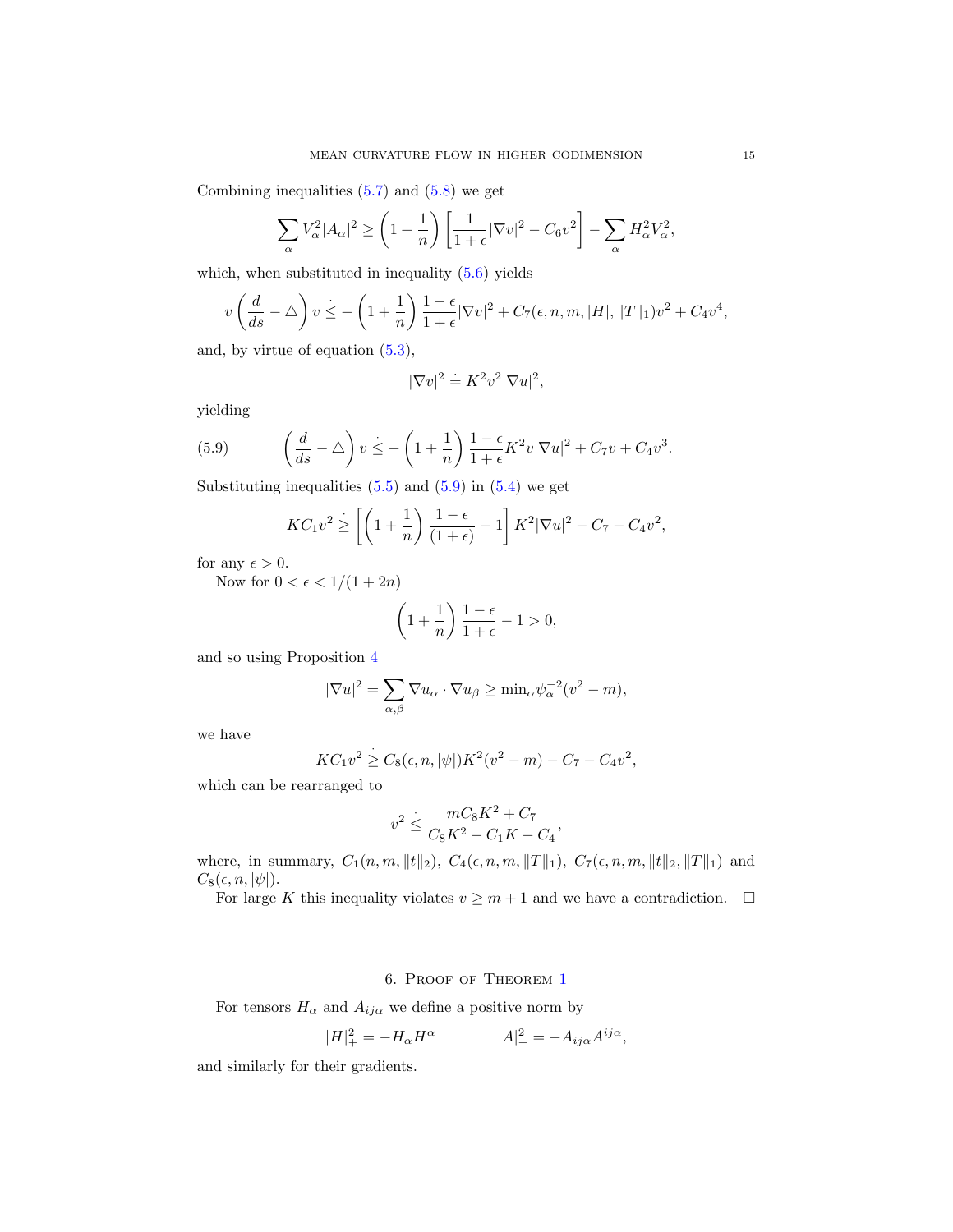Proposition 8. Under the mean curvature flow, the norms of the mean curvature vector and the second fundamental form of a spacelike m-dimensional submanifold in an indefinite  $m+n$ -dimensional manifold evolve according to:

$$
\left(\frac{d}{ds} - \triangle\right)|H|_{+}^{2} = -2|\tilde{\nabla}H|_{+}^{2} - 2|H \cdot A|_{+}^{2} - 2H^{\alpha}H^{\beta}\bar{R}_{i\alpha i\beta},
$$

$$
\left(\frac{d}{ds} - \triangle\right)|A|_{+}^{2} = -2|\tilde{\nabla}A|_{+}^{2} - 2|A|_{+}^{4} + A \cdot A \cdot \overline{R} + A \cdot \overline{\nabla}R,
$$

where  $\tilde{\nabla}$  is the covariant derivative in both the tangent and normal bundles and  $*$ represents linear combinations of contractions of the tensors involved.

*Proof.* These are proven in Proposition 4.1 of  $[14]$ , generalizing the expressions in Proposition 3.3 of [\[7\]](#page-17-1).  $\Box$ 

<span id="page-16-5"></span>Proposition 9. Under the mean curvature flow

$$
|H|_{+}^{2} \le C_{1}(1 + s^{-1}),
$$
  

$$
|A|_{+}^{2} \le C_{2}(1 + s^{-1}),
$$

where  $C_1 = C_1(n,k)$  and  $C_2 = C_2(n, \|\overline{R}\|_1)$ , k being the constant in the timelike curvature condition [\(2.1\)](#page-4-1).

Proof. From the previous proposition and the timelike curvature condition we conclude that

$$
\left(\frac{d}{ds} - \triangle\right)|H|_{+}^{2} \le -2n^{-1}|H|_{+}^{4} + 2k|H|_{+}^{2},
$$

while

$$
\left(\frac{d}{ds} - \triangle\right)|A|_{+}^{2} \le -2|A|_{+}^{4} + C_{3}|A|_{+}^{2} + C_{4}|A|_{+} \le -|A|_{+}^{4} + C_{5}.
$$

The result then follows by a suitable modification of Lemma 4.5 of [\[7\]](#page-17-1).

$$
\Box
$$

We now assemble the proof of Theorem [1:](#page-1-0)

Proof. The flow is a quasilinear parabolic system and therefore short time existence follows from linear Schauder estimates and the implicit function theorem.

Having bounded the gradient and the second fundamental form in Propositions [7](#page-12-0) and [9,](#page-16-5) bounds on the higher derivatives and long-time existence follow from standard parabolic bootstrapping arguments, as in [\[7\]](#page-17-1).

#### <span id="page-16-0"></span>**REFERENCES**

- <span id="page-16-3"></span>[1] D.V. Alekseevsky, B. Guilfoyle and W. Klingenberg, On the geometry of spaces of oriented geodesics, Ann. Global Anal. Geom. 40 (2011) 389–409.
- <span id="page-16-2"></span>[2] L. Ambrosio and H.M. Soner, A measure theoretic approach to higher codimension mean curvature flows, Annali della Scuola Normale Superiore di Pisa-Classe di Scienze 25 (1997) 27–49.
- <span id="page-16-4"></span>[3] H. Anciaux, Spaces of geodesics of pseudo-Riemannian space forms and normal congruences of hypersurfaces, Trans. Amer. Math. Soc. 366 (2014) 2699–2718.
- <span id="page-16-1"></span>[4] R. Bartnik, Existence of maximal surfaces in asymptotically flat spacetimes, Commun. Math. Phys. 94 (1984) 155–175.